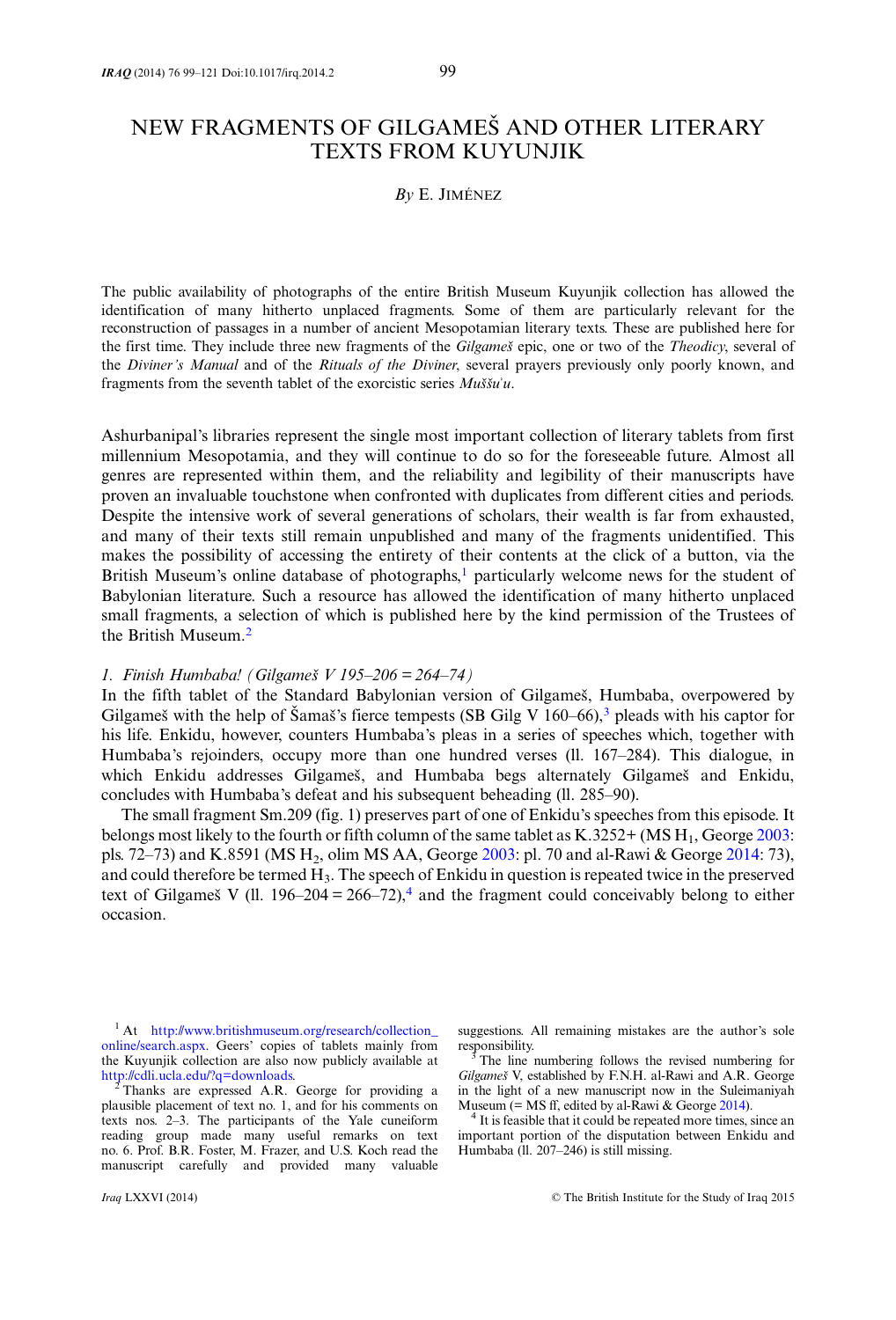$195 = 264.$  [o o o] x [...]

196 f. = 265 f. [<sup>d+</sup>e]n-ki-dù pâ(ka)-šú īpuš(dù)-m[a iqabbi(dug<sub>4</sub>-ga) izzakkara(mu-ra) ana <sup>d</sup>GIš-gim-maš : (ib-ri) <sup>d</sup>hum-ba-ba ma-aṣ-ṣar qišti(<sup>giš</sup>tir)] 198 = 267. [g]úm-mir-šu né-er-šu- $[ma]$  [tè-en-šu hul-liq ø (?)]  $199 = 268.$  caret 200 f. = 269 f. [la]-am iš-mu-u a-šá-r[e-du <sup>d</sup>en-líl : lib-ba-ti-ni i-mál-lu-ú ilū(dingir<sup>meš</sup>) rabûtu(gal<sup>meš</sup>)]  $202-04 = 271-72.$  caret  $205 = 273$ . [iš-me-e]  $^{\text{rd1}}$ hum-ba- $^{\text{rd1}}$  [šá  $^{\text{d}}$ en-ki-dù qa-ba-a-šú]  $206 = 274$ . [iš-ši-ma re]-Īši $^2$ -šú $^2$ ī <sup>[d?</sup>][hum-ba-ba ana pān(igi) šamaš( $^{\rm d}$ utu) i-bak-ki]  $195 = 264$ ...

196 f. = 265 f. [Enk]idu made ready to speak [and said, addressing Gilgameš:

"(My friend), Humbaba, the guardian of the forest],  $198 = 267$ . "[F]inish him, slay him, [destroy his power]!

200 f. = 269 f. "Before [Enlil], the forem[ost], learns about it [and the great gods become enraged with us.]"  $205 = 273$ . Humbaba [listened to Enkidu's speech],

206 = 274. [Humbaba raised] his [head, weeping before Šamaš.]

### \*\*\*

Two unusual aspects of this fragment call for explanation, namely the co-occurrence of two almost contiguous doubled-up lines (196 f. = 265 f. and 200 f. = 269 f.) and the omission of several lines that are preserved in other manuscripts  $(199 = 268$  and  $202-04 = 271-72$ ). The existence of two doubled-up lines in such a small fragment becomes explicable if one considers that doubled-up lines occur only in clusters elsewhere in MS H (e.g. Gilg V 29 f., 37 f., 39 f., 46 f.; and 95 f., 100 f., 104 f.). Secondly, the absence of some lines present in the duplicates can be attributed to recensional variation when the situation of other manuscripts is examined. Indeed, the omissions of ll. 268 and 271–72 in this fragment parallel that of l. 268 in MS dd (Uruk), and of ll. 271–72 in MS ff (Babylonia). The Nineveh fragment, however, preserves the shortest known version of the speech.<sup>5</sup>

### 2. The marshland and the reeds (Gilgameš VI 113–18)

The sixth tablet of Gilgameš narrates Ištar's failed attempt to seduce Gilgameš, and the revenge undertaken by the rejected goddess: summoning the Bull of Heaven, she brings it to Uruk, where it wreaks havoc.

Sm.423 (fig. 2) joins K.15193+  $(Q_3, \text{ copied in George } 2003: \text{pl. } 88)$  $(Q_3, \text{ copied in George } 2003: \text{pl. } 88)$  $(Q_3, \text{ copied in George } 2003: \text{pl. } 88)$ , one of the three known Nineveh exemplars of SB Gilgameš VI, duplicating the lines where Anu accedes to Ištar's pleas and grants her the Bull of Heaven. It contains no new text, but confirms A.R. George's restoration of the Ninevite version of l. 117:

- 113. [iš-me]- $\lceil e^{\mathrm{T}} \cdot e^{\mathrm{T}} \rceil$ -ma  $\lceil \frac{d}{a} \cdot e^{\mathrm{T}} \rceil$ a-a $\lceil \frac{d}{a} \cdot e^{\mathrm{T}} \rceil$ [ba-a $\lceil \frac{d}{b} \cdot e^{\mathrm{T}} \rceil$
- 114.  $\vec{u}$  ser-r let a-lim-ma a-n $\vec{a}$  qātī(š $\vec{u}$ <sup>min</sup>)-šá i[š-kun]
- 115. [o o (o)]-ma i-red-[da-á]š-šú  $d$ [iš-tar]
- 116.  $a^T$ -n[a<sup>?</sup> ma-a-tu]m šá uruk(unug<sup>ki</sup>) ina ka-šá-d[i-šú]
- 117. ú-<sup>r</sup>tab-bil<sup>n</sup> qišta([<sup>gi</sup>]<sup>š</sup>tir) ap-pa-ra u qa-n[a-a]
- 118. ú-rid a- $[na nāri(id)]$  [sebe(7) ammat(1.kù]š) nāru(íd) [um-da-ti]
- 113. Anu [list]ened to this speech of [Ištar]
- 114. [then] p[ut the lead-ro]pe of the bull in her [ha]nds.
- 115. [Ištar departed], leading it on,
- 116. when [it] arrived in the [land] of Uruk,
- 117. it withered the forest, the marshland and the re[eds],
- 118. it went down to the river, the water level [dropped seven cubi]ts.

 $5$  On the various recensional differences in SB Gilgameš, see George [2003](#page-20-0): 419–31, esp. 422 on type D manuscripts (to which this fragment probably belongs) and their recensional divergences with Late Babylonian manuscripts. As opposed to the second occurrence of the speech (ll. 266–72), which is preserved in two MSS (MSS dd and ff), the first one (ll. 196– 204) is preserved only in MS dd, and it is therefore unknown if several versions of this speech too were in circulation.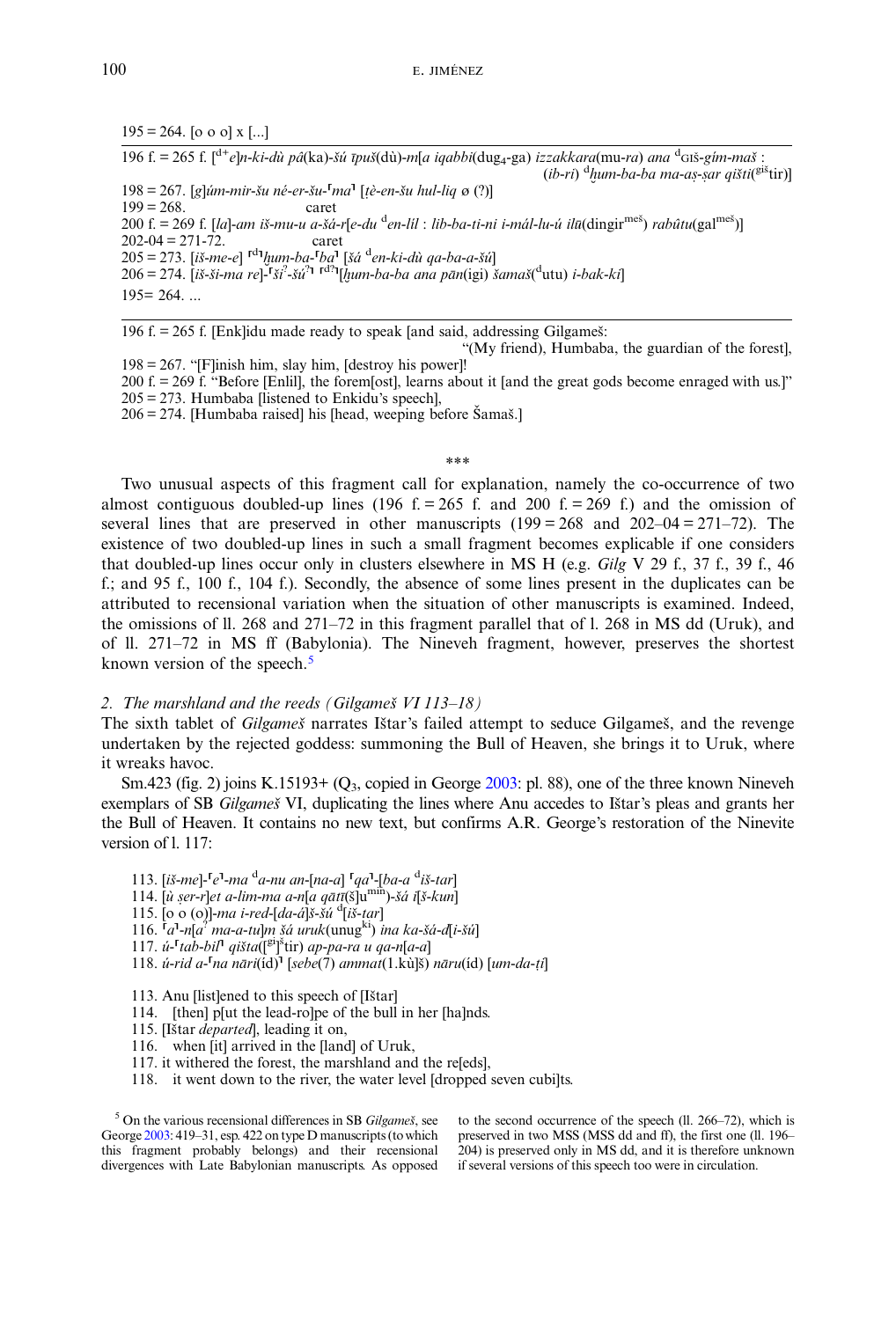

Fig. 1



Fig. 2

### 3. May she accept it! (Gilgameš VIII 135–42)

A great part of the eighth tablet of Gilgameš consists of a list of chthonic deities whose favour Gilgameš seeks to win on behalf of his recently deceased friend, Enkidu. In a complex ritual, strongly reminiscent of funerary rites described in other Babylonian texts, Gilgameš displays an offering to each deity and beseeches that each in return welcome Enkidu into their realm.

The tiny fragment K.19751 (fig. 3) belongs to the end of the third column of one of the Kuyunjik manuscripts of Gilgameš VIII, MS V (K.8281(+) K.8565+ (+) K.8587(+) K.19549, copied in George [2003:](#page-20-0) pls. 102–03), and should therefore be termed  $V<sub>5</sub>$ . The lines preserved fall at the beginning of the funeral ceremony.

- 135.  $[ta-am-bi<sup>2</sup>-su(?) kal-li-re-e is-si] e[1]-[[im]$
- 136. [a-na <sup>d</sup>iš-tar šar-ra-tum rabītu(gal-tum) šamaš(<sup>d</sup>utu) u]k-tal-li[m]
- 137. [lim-hur <sup>d</sup>iš-tar šar-ra-tum rabītu(g]al-tu[m])
- 138. [a-na pān(igi) ib-ri-ia lu-ú ha-da-at-ma i-da-a-šú] lil-lik
- 139. [o o x-na-am ooo te]-di-qa
- 140. [a-na bēlet-ilī(dingir-mah) šarratu (?) rabītu(gal-tum) šamaš(<sup>d</sup>utu) uk-t]al-lim
- 141. [lim-hur bēlet-ilī(dingir-mah) šarratu (?)] rabītu(<sup>r</sup>gal<sup>1</sup>-tum)
- 142. [a-na pān(igi) ib-ri-ia lu-ú ha-da-at-ma] <sup>[†]</sup>-da-a-šú lil-lik
- 135. [A throwstick of ..., the pu]re [wood],
- 136. [for Ištar, the great queen, he] displayed it [to Šamaš]:
- 137. "[May Ištar, the] great [queen, accept this]!<br>138. [may she rejoice at my friend] and wall
- [may she rejoice at my friend] and walk [at his side]!"
- 139. [... a dr]ess.
- 140. "[May she rejoice at my friend and] walk at [his side]!"
- 141. [For Bēlet-ilī], the great [queen, he disp]layed it [to Samaš]: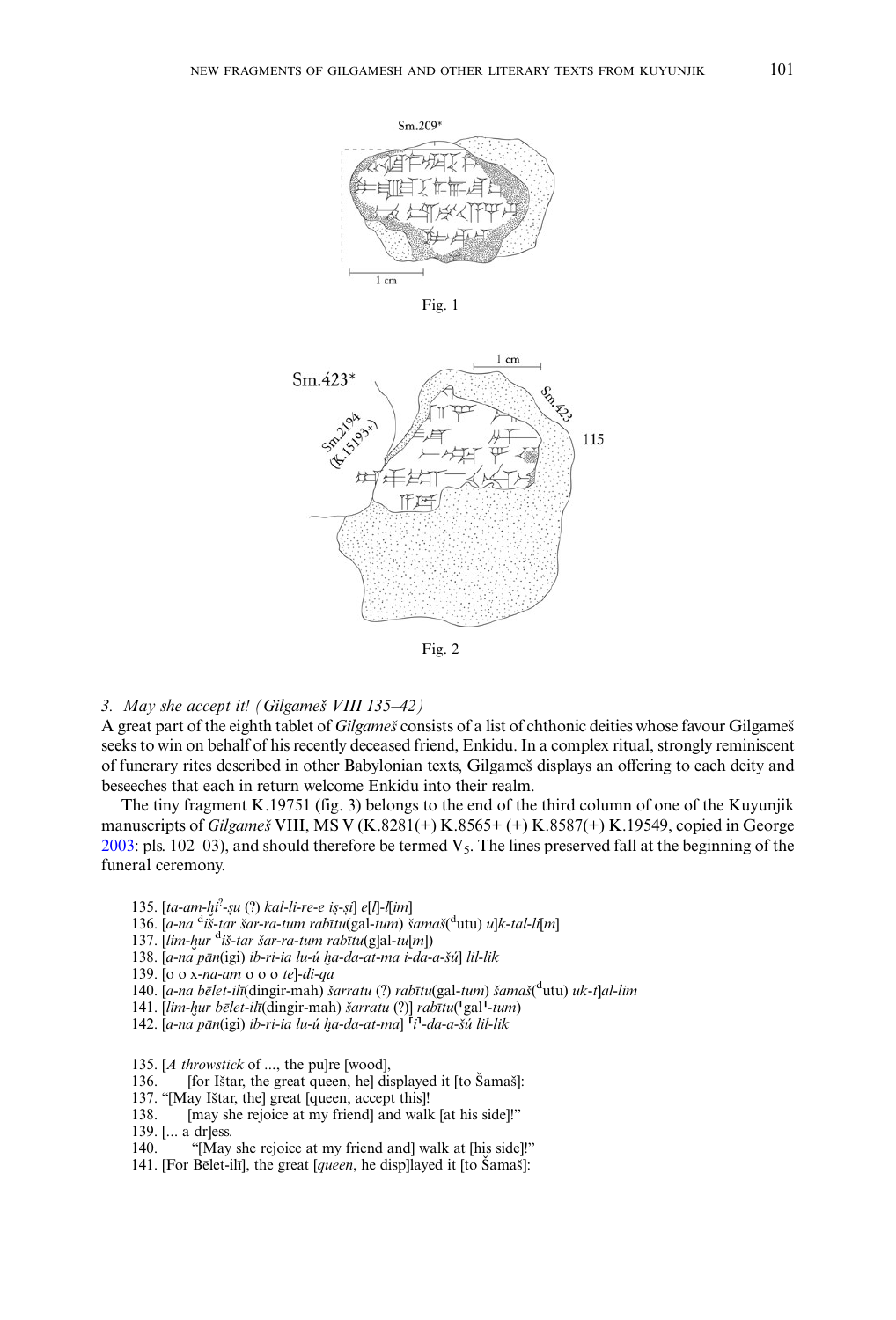<span id="page-3-0"></span>

142. "[May Bēlet-ilī], the great [queen, accept this]!<br>143 [May she rejoice at my friend and] walk [May she rejoice at my friend and] walk at his side!"

\*\*\*

The fragment suggests that the divinity invoked in ll. 140 ff. is a feminine one, so the previous decipherment of the name as Ašim-babbar should be questioned. The only traces of the god name, preserved in BM 36909+ (MS  $m_1$ , see I.L. Finkel's copy in George [2003:](#page-20-0) pl. 104), are probably to be read as [DING]IR.MA[H], i.e. Bēlet-ilī (see the adjoining copy in Fig. 3b). After the goddess's name, the epithet may have been the same one Ištar receives, viz. [*šarratu] rabītu*, which is Bēletili's sobriquet in a number of texts.<sup>6</sup>

Although Bēlet-ilī does not appear in any of the standard lists of Netherworld deities, Ninhursag, a goddess with similar functions, does occur among the chthonic gods in the Sumerian poem The Death of Gilgameš (see George [2003](#page-20-0): 489–90).

### 4. The onager that nibbles the lushest grass (Theodicy 46–51)

In the *Theodicy* the sufferer questions the righteousness of divine judgment by presenting a series of situations where evil actions are rewarded, while fair behavior is punished. These situations, he argues, are not limited to the human world: animals are also ruled by this inverted moral law.

The line of reasoning of the sufferer can now be understood better thanks to the joining of K.17474 [\(fig. 4](#page-4-0)) to K.3452+ (MS C+ of *Theodicy*, copied in Lambert [1960](#page-21-0) pl. 20 and 25),<sup>7</sup> which restores the end of l. 48.8 The text presented here is that of MS C+, restored by means of several published and unpublished duplicates:

- 48. [ak-ka-an-nu sír-ri-mu ša] it-pu-pu šu-muh šam-<sup>r</sup>me<sup>1</sup>
- 49. [ak-kab-ti-i pak-ki] ili(dingir-dingir) ú-zu-un-šú ib-ši
- 50.  $[ag-gu \, la-b]u \, \check{s}a \, i\text{-}tak\text{-}ka\text{-}lu \, du\text{-}muq \, [\check{s}]^{\dagger}i\text{-}i\text{-}ri^{\dagger}$
- 51. [ak-ki-mil-t]i il-ti-i šup-tu-ri ú-bi[l maṣ-ḫat-su]

<sup>6</sup> E.g. in a Fire Incantation (Lambert [1970](#page-21-0): 43 l. 33), in SB Lamaštu I 81 (Farber [2014](#page-19-0): 79), and in a bilingual hymn to<br>Nergal (K.5268 + = BA 5 642 ll. 7f, see CAD S/2 72).

The manuscript was already joined to K.17578 (which duplicates ll. 53–57 with no new text) by W.G. Lambert in 1977.

<sup>8</sup> The new fragment allows also a better understanding of the end of *Theodicy* 46, which should be read as [zikar]  $\int$ <sup>5</sup> $\frac{x}{a}$ <sup>1</sup>-[ti-ka], "the word of your lips" (MS 1 [= BM 35405] is to be read, against the copy in Lambert [1960](#page-21-0) pl. 20, as sì $k\dot{a}r \check{s}ap*$ -[ti-ka], see the adjoining collation, [Fig. 4b](#page-4-0)).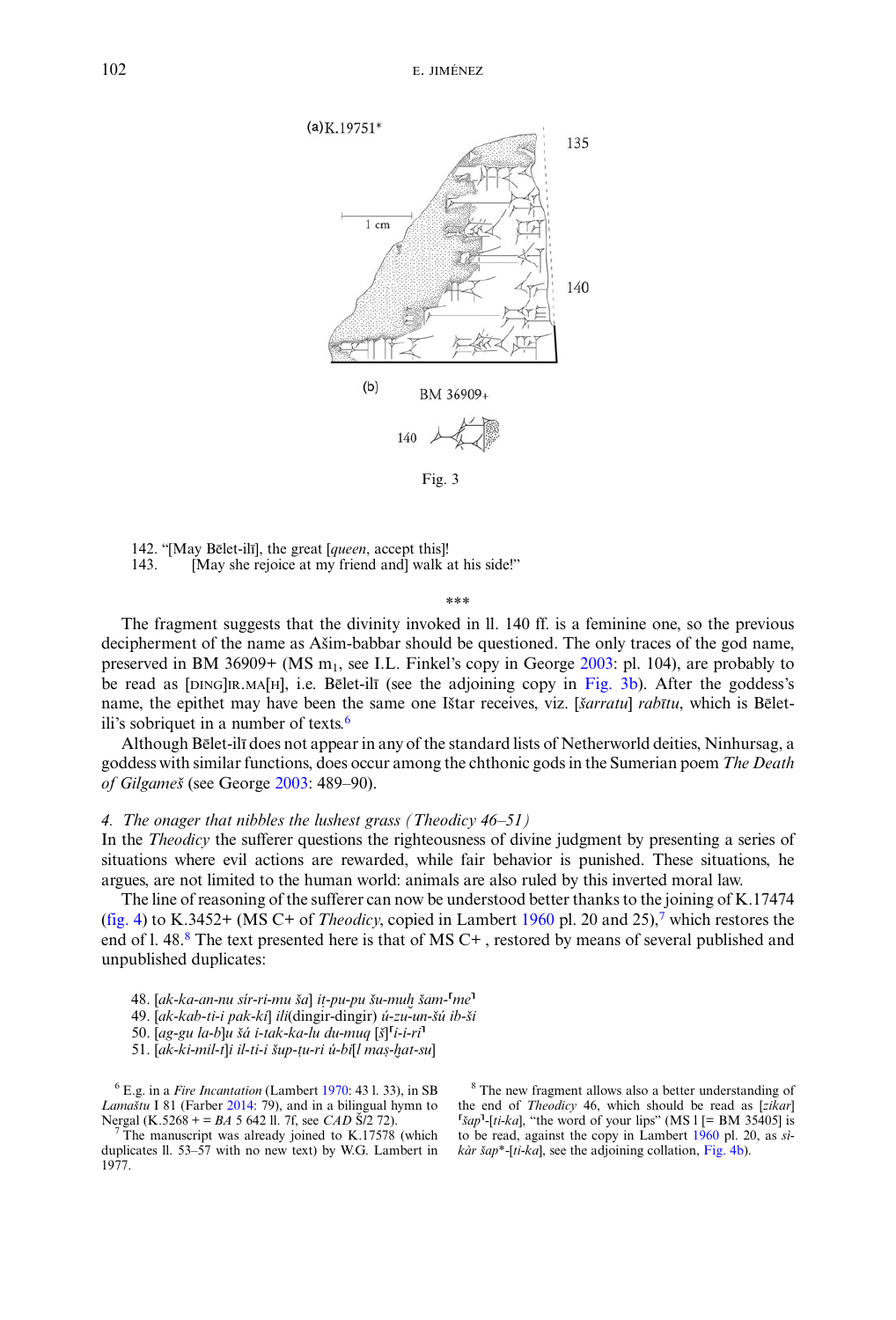<span id="page-4-0"></span>

48. The onager, the wild ass, which nibbles the lushest grass,

- 49. did he pay attention to the noble plans of a god?
- 50. The savage lion that devours the choicest meat, 51. did he offer flour to assuage the wrath of a goddess?

48. Only one other attestation of *šumuh šamme* is booked in the dictionaries, namely its occurrence in the Marduk Prophecy (Borger [1971:](#page-19-0) 10 Assur IV 12), which represents perhaps an allusion to the Theodicy:

rubû šū šumuh šammīšu māta ušakkal, "that prince will feed the land with his lushest grass." In the ancient commentary BM 66882 +, line 20 was previously thought to refer to *Theodicy* 49. However, inspection of the tablet reveals that this section of the commentary refers rather to l. 48, and that it is to be read, against the copy in Lambert [1960](#page-21-0) pl. 26 (see the adjoining collation, Fig. 4c), as  $\delta u$ -m[uh $t^*$  :  $\delta d$ -ma-h̥]u : banû(dù-u) : min : ra\*-bu\*-u\*, ""abunda[nce" ( $\delta u$ muh̥) (derives from the verb) 'to grow abunda]ntly' (šamāhu), (which means) 'to grow' (banû); the same (sc. šamāhu) (also means) 'to become big' (rabû)."<sup>9</sup>

A different view of the diet of the serrēmu is offered in the Neo-Babylonian letter ABL 1000 obv 8'f. (de Vaan [1995:](#page-19-0) 292–93): zēru ša <sup>ú</sup>sungirti | ša serrēmu ikkalu, "the seed of the sungirtu-plant, which only a wild ass would eat."

49. The beginning of the line is here restored with BM 68589, which at this point reads ak-kab-ti-ia.<sup>10</sup>

5. Once you reach old age, who will be your support? (A fragment of a wisdom text)

Due to the fragmentary state of reconstruction of Mesopotamian literature, Assyriologists are often confronted with what G. Genette called "hypertexts of unknown hypotexts" (Genette [1982](#page-20-0): 433). One of them occurs in a line from a famous letter addressed to Ashurbanipal, where Urad-Gula, Chief Scribe of the Assyrian court, lists the difficulties he encounters in his daily life. This "forlorn scholar" (Parpola 1987) has no change of clothes, cannot afford a pair of sandals, owes six minas of silver and, to make matters worse, is no longer a youngster:

[ù ana šanātī(m]u-an-na<sup>meš</sup>)-ia ma-a a-na ši-bu-ti tak-šu-da tu-kul-ta-ka lu-u man-nu [Moreover, regarding m]y age, it is said: "once you reach old age, who will be your support?"

 $ABL$  1285 =  $SAA$  10 294 r 30

In this line Urad-Gula quotes from a poem, as shown, on the one hand, by the metrical structure of the line (ana šībūti | takšuda || tukultaka | lū mannu); on the other, by the fact that it is introduced by the

<sup>9</sup> The first equation, *šamāḥu* = *banû*, is also attested in a commentary on Aa 9 (Civil [1979:](#page-19-0) 269 rev 2), šam-hu : šámah : ba-nu-u (on the meaning "to grow, be attractive" of banû in the stative, see Lambert [1998b:](#page-21-0) 193). The second equation,  $\frac{\dot{s}am\bar{a}hu = rab\hat{u}}{ah}$ , albeit obvious, seems to be elsewhere unattested.

<sup>10</sup> The ending -ia is sometimes used for the genitive of nouns ending in a contracted vowel (Lambert [1967b:](#page-21-0) 130 ad 38 and Geller [2005:](#page-20-0) 150 ad 28), but here it seems to

represent the lengthening of the last vowel caused by interrogative intonation. On the writing DINGIR-DINGIR (var.  $DINGIR$ ,  $DINGIR$ <sup>meš</sup>) for a singular (that it is singular is shown by the parallelism with il-ti-i in l. 51), see Lambert [1960](#page-21-0): 67, id. 1967b: 132 ad 157, George [2003](#page-20-0): 804, and Borger [2010](#page-19-0): 249. In this case the writing DINGIR-DINGIR could also be explained as a way of rendering the long vowel (ilî) caused by the interrogative intonation of the verse.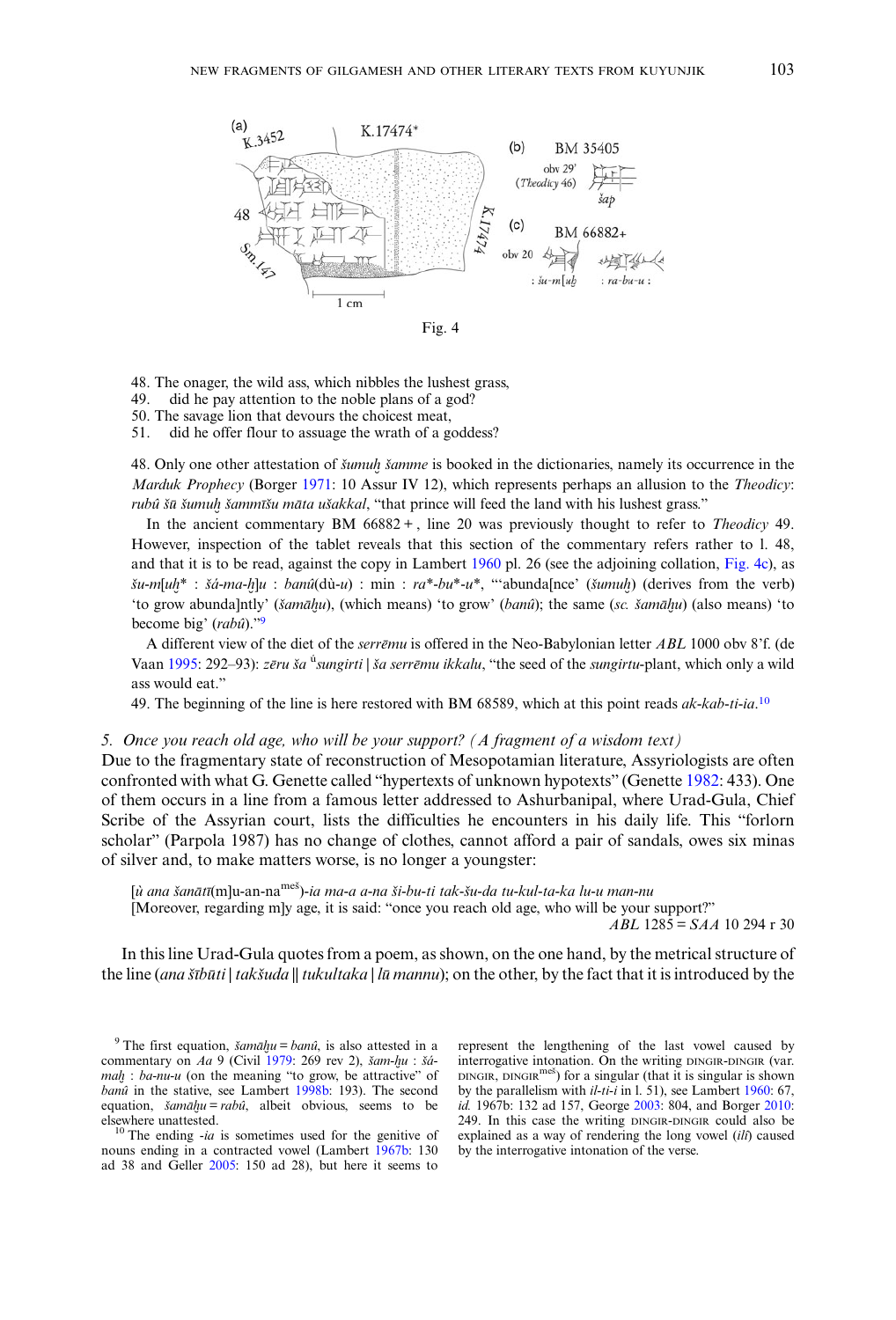

direct speech particle  $(m\bar{a})$ .<sup>11</sup> A small fragment from Kuyunjik (K.17598, fig. 5) confirms that this is an allusion and provides a context, albeit scant, for it. Although the work to which it belongs is uncertain, the phraseology is strongly reminiscent of the *Theodicy*.<sup>12</sup>

- 1'. [0 0 0 0 0 0]  $\check{a}$  ta[q-bu-ú (?) 0 0 0 0]
- $2'$ . [o o o o ta-a]t-ta-lak-ma a-n[a o o o o]
- 3'. [a-na ši-bu-ti ta]k-šu-da tu-kul-ta-ka [lu-ú man-nu]
- 4'. [o o o  $b$ ]u-na-ka tu-še-mi [o o-iš]
- 5'. [o o o]-x-ka e-dil pe-ta(-)t[a o o-ka]
- 1'. [...] what you  $s$ [*aid* ...]
- 2'. [... you have] walked to [...].
- 3'. Once [you hav]e reached [old age, who will be] your support?
- 4'. [...] you have reduced your features to [...],
- 5'. your [...] is closed, but [your ...] is open.

4'. Compare Theodicy 15: namrūti zīmīka ukkuliš tu-še-e-ma, "you have reduced your bright face to a scowl."

### 6. The entrails expert (BBR  $1-20$   $1-28$ )

Anyone wishing to become a diviner in ancient Mesopotamia had to fulfil a series of requirements. To have been born in Nippur, Sippar or Babylon, and into a family of diviners, were *sine qua non*, as was to have bodily features without blemish and, of course, a thorough command of the entire corpus of divination. Such qualifications are the object of several treatises found at Nineveh, a list of which, together with general remarks on the group, can be found in Lambert [1998a.](#page-21-0)

Lambert divides the treatises into six sections, which contain complementary, if not identical, information. Of these, the first  $(BBR 1-20$  ll. 1–115) is the least well preserved: its manuscripts are "very incomplete" and "often break the lines at different points so that its reconstruction is especially difficult" (Lambert [1998a:](#page-21-0) 142 n. 1).

This situation is partially amended by the discovery of a new fragment, K.14480, which joins K.3272+ (BBR 3) and allows a better understanding of ll. 21–28. In addition, several fragments have been identified in the course of the last fifty years by R. Borger, W.G. Lambert and C.B.F.

<sup>12</sup> The fragment could belong to the badly preserved strophe XVI of the *Theodicy*, if the first word of l. 3' is reconstructed as [áš-ši-bu-ti]. Another candidate would be the Counsels of Wisdom, a text much beloved of Mesopotamian correspondents (it is quoted in ABL 614 =  $SAA$  10 188 r 9– 10, see Parpola [1983:](#page-21-0) 120; and in a Babylonian letter that mentions Mukīn-zēri, see Lambert [2002](#page-21-0)).

<sup>&</sup>lt;sup>11</sup> Several other literary allusions contained within Urad-Gula's letter have been discussed by Parpola 1987: 271–74 and Hurowitz 2008: 78–88.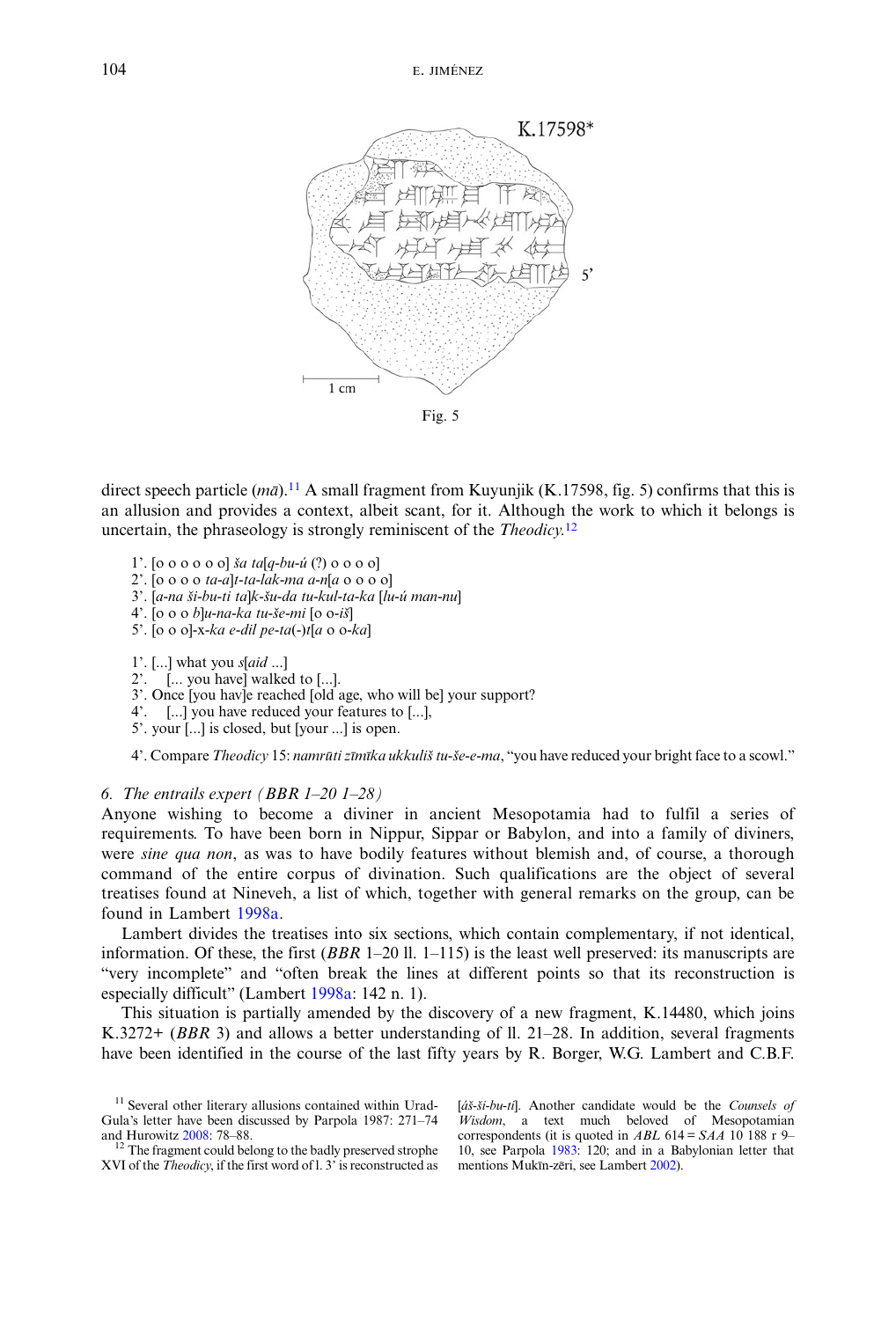



Walker, and as a result the only edition of the text, that of Zimmern's ([1901:](#page-22-0) 95–105), is now substantially outdated. A re-edition of the whole ritual constitutes a desideratum that would go beyond the scope of this paper, but the identification of the new material calls for a fresh reappraisal of the opening lines. The known manuscripts of this first section are as follows:<sup>13</sup>

- A K.3272+ K.6255+ K.7644+ K.8001 (the four of them BBR 3)+ K.13245 (unpubl., Lambert)+ K.14101 (BBR 15, Borger)+ K.14480 (Fig. 6)(+) K.9735 (BBR 13)+ 81-2-4, 256 (BBR 5)(+) K.13270 (unpubl.)
- B K.2812 (unpubl.) + K.3282 + 83-1-18,457 (both BBR 6)(+) K.2834 (BBR 1)
- C K.2541 (*BBR* 4)+ K.10326 (*BBR* 2)+ K.13286+ K.17613 (both unpubl., Lambert)<br>D K.3242 (*BBR* 7)+ K.5357 (unpubl., Walker)+ K.6209 (*BBR* 12)+ K.6426 (*BBR* 7)-
- D K.3242 (BBR 7)+ K.5357 (unpubl., Walker)+ K.6209 (BBR 12)+ K.6426 (BBR 7)+ K.6502 (BBR 12)+ K.9487 (BBR 7)+ K.9500 (BBR 14)+ K.9532 (BBR 12)+ K.10786 (BBR 71) (+) K.5785 (unpubl., Lambert)+ K.10677 (unpubl., Borger) + K.11934 (*BBR* 10) (+) K.10917+ K.11949 (both unpubl., Lambert  $///19-41$ )(+) K.21399 (unpubl.)

MSS B, C, and D exhibit sign forms which, while different from one another, are all probably older than the  $7<sup>th</sup>$  century BC, whereas MS A looks like a typical Ashurbanipal copy. MSS B and C are one-column tablets, but both MS A and D have two columns per side. MS B preserves a colophon on the lower edge stating that it was copied from a wooden writing-board, while MS D has a Nabû-zuqup-kēna colophon according to which it was copied from "older tablets."<sup>14</sup>

| BC        | 1. [šum-ma (o o o)] mār(dumu) bārê( $\frac{d^{i}u}{dt}$ hal) niqâ(sizkur) ú-kan                                          |                         |
|-----------|--------------------------------------------------------------------------------------------------------------------------|-------------------------|
| BC        | 2. gag-gar kit-ti šá šamaš( <sup>d</sup> utu) ù adad( <sup>d</sup> iškur) <sup>r</sup> i-sà-x <sup>1</sup> -[níq]        |                         |
| BC        | 3. [o o o ki-m]a <sup>?</sup> ušumgalli(ušumgal) ga-lit-ma ilū(dingir <sup>meš</sup> ) šur-ru-šú                         |                         |
| BC        | 4. [gat-ta-šú (?) o]-x-šar meš-re-e-ti lu-u šuk-lu-lat                                                                   |                         |
| <b>BC</b> | 5. zag-ta īnī(igi <sup>min.meš</sup> ) [he-s]ir šin-ni šá ubān(šu-si)-šú nak-pat                                         |                         |
| BC        | 6. a-šar purussê(eš-bar) bārûti(nam-azu) lā(nu) itehhi(te-hi) ikkib (níg-gig) <sup>d</sup> šullat u <sup>rd</sup> lhaniš |                         |
| BC        | 7. $[a^1]$ -pa-al šamaš( $d$ utu) mār(dumu) bārê( $d$ nal) iš-ta-al i-sa-an-niq                                          |                         |
| BC        | 8. [o o o o o o o] x immeru(udu-níta) tīrānu(šà-nigin) šamnu(i + giš) u issūru(mušen)                                    |                         |
| BC        | 9. [0 0 0 0 0 0] x x [0]-x- $[i^2]$ <i>i-man-nu nik-lat bārûti</i> (nam-azu)                                             |                         |
| ABC       | 10. šá itti(ki) sa-a-ti šu-ta-bu-lu [ú-o o]- <sup>r</sup> tu <sup>12</sup> -šú ú-šal-ma-du-šú                            |                         |
| ABC       | 11. [o o o o o o o n]i $ar\hat{e}$ (a-rá-e) nisirti( <sup>munus</sup> ùru) $\hat{bar}$ ti(nam-azu)                       |                         |
| ABC       | 12. šá $d\epsilon$ -a im-bu-ú abu( <sup>r</sup> ad <sup>1</sup> ) māra( <sup>r</sup> dumu)-šú <sup>1</sup> šá i-ram-mu   |                         |
| ABC       | 13. [ú-tam-m]u-ú ú-šah-ha-zu ina tup-pi                                                                                  |                         |
| ABC       | 14. ga-an-tup-pi i-gir-ta-šú i-nam-di-nu-šu                                                                              |                         |
| ABC       | 15. [ha-mim (?)] sa-a-ti hi-im-mat šum-mi u mi-šá-ri                                                                     | $(C : AB \text{ care})$ |
| A[B]C     | 16. $[a$ -šar d i-nim ma-har šamaš( $d$ utu) u adad $d$ iškur) isanniq(dim <sub>4</sub> )-ma                             |                         |
| ABC       | 17. [erēna( $e^{i\xi}$ eren) n]a-ram ilī(dingir $m$ eš) rabûti(gal $m$ eš) ú-šah-ha-zu im-nu-šu                          |                         |
| ABC       | 18. [o o] ta-mit pi-riš-ti bārûti(nam-azu) $[(o)]$ - <sup><math>\lceil x \rceil</math></sup> -kar-ru pi-i-šú             |                         |
| A[BC]D    | 19. la ka-šid ih-zi- $\int$ šu <sup>1</sup> [0 0 0 (0)]-pu (x) sa-na-qu                                                  |                         |

<sup>13</sup> This list is based on Walker *apud* Borger [1975](#page-19-0): 328, Lambert 1992: 61b, and *id.* 1998a: 142.

 $14$  As is often the case with prose texts, the various manuscripts divide the lines in different ways, which only

occasionally correspond to semantic units. The present edition takes an eclectic approach: the line division of the manuscript that corresponds best to the meaning has been chosen on a line by line basis.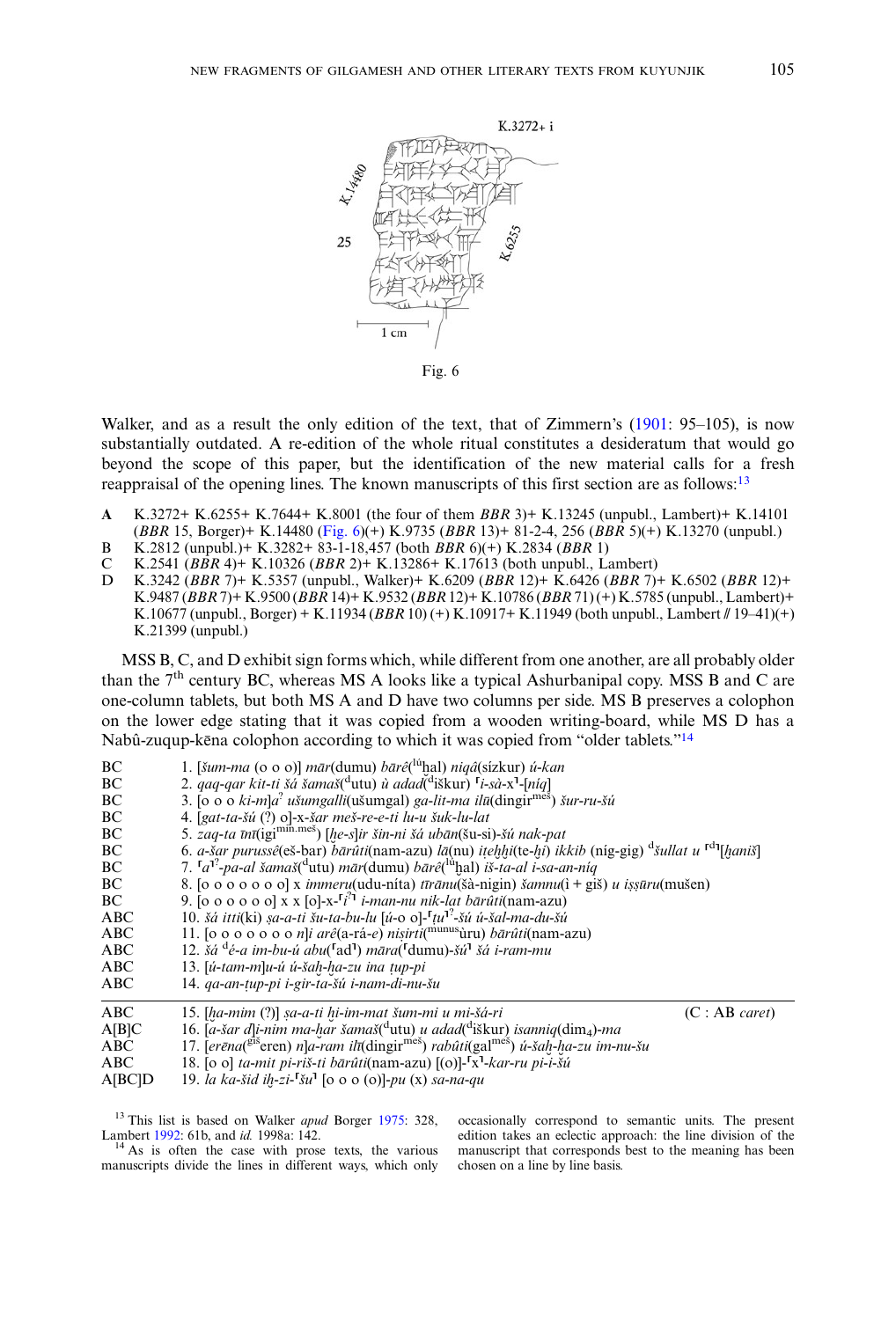



| ABCD<br>ABCD<br>A[ <b>B</b> ]CD<br>ABCD | 20. <ana> ikkibī(<sup>r</sup>níg-gig<sup>1</sup>)-šú-nu ra-bi-i itehhi(díh)<br/>21. [o] x a-lik mah-<math>\lceil r i \rceil</math> x x-šú iz-zib-šú<br/>22. <math>il\bar{u}</math>(dingir<sup>meš</sup>) <sup><math>\bar{t}</math></sup><i>i</i><sup>1</sup>-<i>šaq-qu-šú-ma</i> x [o (o)-<i>r</i>]<i>u-šu</i><br/>23. ina <math>\leq a</math> &gt;-šar di-nim su-lu-ú sur-ra-a-ti</ana>                                                                                                                                                                                                                                     |                          |
|-----------------------------------------|------------------------------------------------------------------------------------------------------------------------------------------------------------------------------------------------------------------------------------------------------------------------------------------------------------------------------------------------------------------------------------------------------------------------------------------------------------------------------------------------------------------------------------------------------------------------------------------------------------------------------|--------------------------|
| ACD<br>A[C]D<br>AD<br>ACD<br>ACD        | 24. [apkal (?)] tākalti(tùn) šum-mi ha-mim tākalti(tùn) têrti( <sup>uzu</sup> ur <sub>5</sub> )<br>25. mu-de-e $^{\text{uzu}}$ er-ri bārû( $^{\text{lu}}$ hal) šá ih-zi ālī(u[r]u <sup>2</sup> )-šú kaš-du<br>26. [ana mahar(igi)] šamaš( <sup>ra</sup> lutu) u adad( <sup>d</sup> iškur) tu-kan-nu-šú ta-mit pi-riš-te<br>27. [ <i>i-pa</i> ] <i>t-tu-šú ina ayyari</i> ( $\frac{d}{dx}$ gu <sub>4</sub> ) simani( $\frac{d}{dx}$ g <sub>4</sub> ) <i>u tašrīti</i> ( $\frac{d}{dx}$ du <sub>6</sub> )<br>28. <i>[ina arhī</i> (iti] <sup>rmeš</sup> ) an <sup>1</sup> -nu-ti ištene <sup>3</sup> <sup>7</sup> (kin-kin)-ma | $(C : ABD \text{ care})$ |

(AD : C caret)

 $2Bu$  : C ù 4 B lu-u : C lu 6 B te-h̥i : C [t]e 10 B [o o o]-<sup>r</sup>tu<sup>1?</sup>-šú : AC broken | AC -du-šu : B -du-šú 12 AB im-bu-u :  $C$  im-bu-ú  $14$  A i-gir-ta-šú i-nam-di-nu-šu :  $C$ [i-gir-t]a-šu i-nam-di-nu : B broken  $17$   $C$  im-nu-šu : A [im-nu-š]u $^2$  : B broken 18 C pi-i-šú : B ka-šú : A [o š]u<sup>?</sup> 19 A ih-zi-<sup>r</sup>šu<sup>1</sup> : D [ih-z]i-<sup>r</sup>šú<sup>1</sup> : BC broken | A [s]a-<sup>r</sup>na<sup>1\*</sup>-<sup>r</sup>qu<sup>1\*</sup> : B [s] a-na-qu : C  $\lceil \text{sa} \text{-}na\text{-}qu \rceil$  : D broken 20 A ra-bi-i : D ra-bi-ia (see above n. 10) : BC broken 21 A e-zib-šú : BCD ez-zib-šú **23** C ina <a > -šar : A [ina a-ša]r.<sup>!?</sup> | A su-lu-ú : D su-lu-u **26** AD : C caret | A tu-kan-nu-šú : D tu-kannu-šu **27** AD : C 「ina\* <sup>iti</sup>\*gu<sub>4</sub>1\* [<sup>iti</sup>sig<sub>4</sub> u <sup>iti</sup>d]u<sub>6</sub>-kù\* **28** A [ina iti]<sup>rmeš</sup> an<sup>1</sup>-nu-ti : D ina i[ti<sup>meš</sup> 0 0 0] : C caret

(1) If the diviner is to prepare a sacrifice (2) and to *approach* the truthful territory of Samaš and Adad, (3) [a territory] frightful as a great dragon, (where) the gods shall descend to him, (4) [his body ...] must have perfect limbs. (5) The blind, the gap-toothed, or the finger amputee (6) shall not approach the place of the divinatory  $decision - it$  is a taboo of Šullat and Haniš.

(7) The diviner shall ponder and check the answer of Šamaš. (8) [Omens pertaining ...] sheep, intestines, oil, and birds (9) [...] he shall enumerate. (9) The subtleties of divination, (10) which he shall interpret with the help of the word lists, they (sc. the gods) shall [...] him and shall make him understand. (11) [...] and the mathematical tablets – secrets of extispicy (12) which Ea called into existence, the father (13) shall teach his favorite son under oath with tablet (14) and stylus, and he shall give them to him as his *assignment*.

(15)  $[He who gathers$  (the knowledge of)] the word lists and the collections of omens and edicts (16) may approach the place of the decision, in the presence of Šamaš and Adad. (17) Cedar – the tree beloved by the great gods – shall take in his right hand, (18) so that they [...] in his mouth the [...], the secret oracle of divination.

(19) He who has not mastered his learning, [...] to check, (20) should he draw near their great sacred (place) (sc. of Šamaš's and Adad's),  $(21)$  [...] he who walks ahead, [...] will abandon him,  $(22)$  the gods will *give* him [...] to drink and will [...] him; (23) [in the pl]ace of the oracular decision there will be lies and falsehood.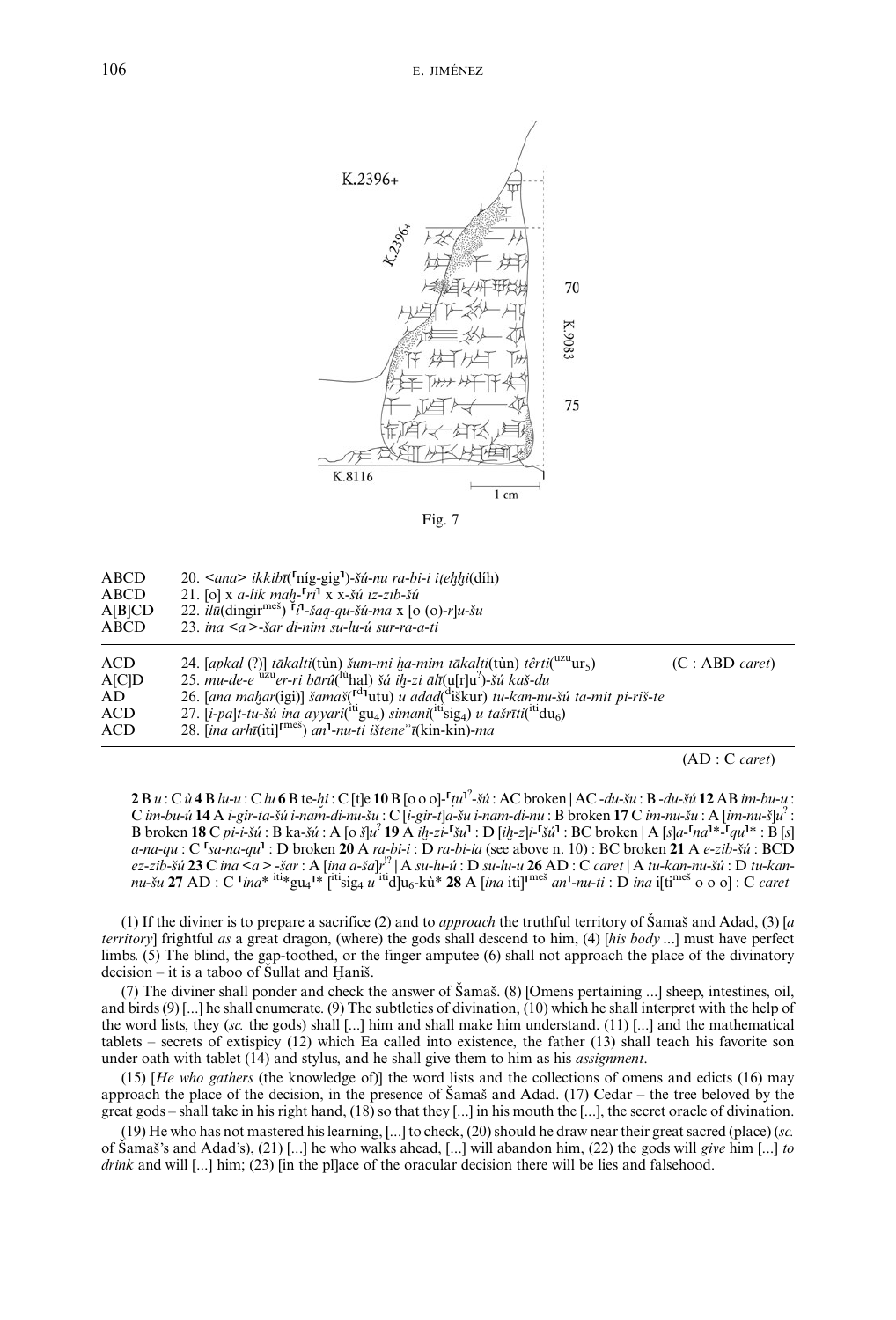(24) [The expert in] the omen-yielding liver, the gatherer (of the knowledge) of the oracle-yielding liver, (25) [the kn]ower of the entrails, the diviner who has mastered the lore of his *city*; (26) [to the presence of Š]amaš and Adad you shall take him, (27) so that [they rev]eal to him (26) the secret oracle. (27) In the months of Ayyāru (II), Simanu (III), and Tašrītu (VII): (28) [during] these [month]s he shall search (for it).

#### 2-3. These lines are duplicated in BBR 75-78 ll. 19–20.

5. On zaqta īnī, "sharp of eyes," as a euphemism for "blind," see Stol [1986](#page-22-0): 295. On [hes]ir šinnī, see Lambert [1998a](#page-21-0): 144 and n. 2. On the meaning "to stub" (said of fingers) of nakāpu, see George [2013:](#page-20-0) 163–64.

9. This line is paralleled in BBR 24+17-18 (Lambert [1998a:](#page-21-0) 149) (...) pirišti ani enlil u ea |šá itti(ki) sa-a-ti enūma (ud) anu(an)  $d$ en-líl u arâ(a-rá-a) šu-ta-bu-l[u]. The most problematic part of the sentence, ša itti sâti, was interpreted by Lambert [1967a:](#page-21-0) 133 (and id. 1998a: 144 with n. 4) as "that with commentary," a phrase of uncertain meaning. This understanding was questioned by Koch-Westenholz [2000:](#page-20-0) 26, who, however, does not propose an alternative.

A different interpretation is offered here. Rather than governing the phrase *itti sâti*, *ša* may govern the infinitive verb, *šutābulu*. It can then be interpreted as a nominalized command,<sup>15</sup> "(the secrets) which (the diviner) ought to interpret with (the help) of  $s\hat{a}tu$ -lists."<sup>16</sup> The diviner would thus be advised not to take divinatory texts at face value, but to seek their deeper meaning with the help of  $s\hat{a}tu$ -lists — which are in fact often mentioned as the source of the equations in extispicy commentaries.

"The subtleties of divination" (nik-lat bārûti, Lambert [1998a:](#page-21-0) 144) parallels pirišti ani enlil u ea in BBR 24+. However, nik-mat bārûti, "the compilation of the divination texts," also seems feasible in the light of the phrase  $h$ *immāt šummī u mīšarī* in 1. 15  $(q, v)$ .

11-12. The first word of l. 11 is perhaps [... lišān]i (see n. 16). Compare the second part of the line with nisirti ̣ bārûti (...) ša ina GÁN.DIŠ ea ibnû, "the secret of extispicy, (...) which Ea created in Gandiš" (Koch [2005:](#page-21-0) 60). 12-14. The same formula can be found in  $BBR$  24+ 20-22 (Lambert [1998a](#page-21-0): 149) and in several *nisirti bārûti* texts (Koch [2005](#page-21-0): 543 iii 62f, 546 3'f). The -u endings of the verbs suggest parsing them as subjunctive, but this would result in cumbersome syntax, especially in the case of *inaddinūšu*. For want of a better explanation it is assumed here that an attraction to the nearby subjunctive verbs (cf. l. 12 imbû and irammu) has happened. 14. i-gir-ta-šú has been translated by Læssøe [1953:](#page-21-0) 213 as "his commentary," and by Lambert [1998a](#page-21-0): 146 as "his certificate," in both cases assuming that it represents an elsewhere unparalleled writing of *egirtu*, "one column tablet" (for this term, see Radner [1997:](#page-21-0) 60-62). AHw 897b, however, reads *i-piš-ta-šu*, a term that elsewhere can mean "(tablet inscribed with a) literary work" (Finkel [1999](#page-20-0): 332 ad 82).

15. The first word is restored after 1. 24.<sup>17</sup> hummat šummī u mīšarī is a baffling expression. šummu could be translated as "clause beginning with 'if'," i.e., "omen" (thus e.g. Oppenheim [1956:](#page-21-0) 256 n. 2, AHw 1273b, CAD Š/3 280b, and George  $2013$ : 103); but a meaning "law" for  $m\bar{x}$ aru makes little sense in this context.<sup>18</sup> mīšaru could conceivably designate an as yet unidentifiable category of extispicy text or, as B.R. Foster suggests (*privatim*), an "oracular response," since legal terminology is frequently used to express the outcome of extispicy (cf. dīnšu ul iššir below in the commentary to line 23).

18. No restoration suggests itself for the verb before pīšu; elsewhere the tāmīt pirišti is "revealed" (ipattûšu) or "said" (itammûšu) (CAD T 124b and l. 26f below).

19.  $\left[ u^{\dagger} \right]$   $\left[ u^{\dagger} \right]$   $\left[ u^{\dagger} \right]$   $\left[ u^{\dagger} \right]$   $\left[ u^{\dagger} \right]$   $\left[ u^{\dagger} \right]$   $\left[ u^{\dagger} \right]$   $\left[ u^{\dagger} \right]$   $\left[ u^{\dagger} \right]$   $\left[ u^{\dagger} \right]$   $\left[ u^{\dagger} \right]$   $\left[ u^{\dagger} \right]$   $\left[ u^{\dagger} \right]$   $\left[ u^{\dagger} \right]$   $\left[ u^{\$ manuscripts (MSS ABC) preserve the same reading (sa-na-qu) with no gemination.

21. Compare BBR 24+ 60-61 (Lambert [1998a:](#page-21-0) 150): [inadd]ûšu šēdūšu lamassātūšu izzibāšū-ma, "his (sc., the bad diviner's) protective gods shall forsake him, his protective goddesses shall abandon him."

23. On the phrase sullû u surrātu see Jiménez [2013](#page-20-0): 243. Here it represents a functional equivalent of dīnšu ul iššir, "his judgment will be wrong," in BBR 24+47 (Lambert [1998a:](#page-21-0) 149).

24. The first word is tentatively restored after the phrase "an expert in oil" (ABGAL Ì+GIŠ), said of the diviner in a series of texts (Lambert [1998a:](#page-21-0) 153). The "liver  $(t \alpha k \alpha l \nu)^{19}$  of the omen" is probably to be interpreted as the

<sup>15</sup> On this meaning of phrases with  $\check{a}a$  + Infinitive, see Buccellati [1972.](#page-19-0) On the syntax of  $\check{s}a$  + Object + Infinitive, see Aro 1961: 48–57.

 $16$  On the use of *šutābulu* with the meaning "to interpret," said of commentaries, see Frahm [2011](#page-20-0): 57. As Koch-Westenholz  $2000$ : 26 points out, it is unlikely that  $s$ *âtu* here refers to *sâtu*-commentaries, inasmuch as no such commentaries are known for the Barûtu series in Neo-Assyrian times. However, reference to sâtu lists, paired with lišānu lists, does occur in NA Bārûtu commentaries. In these cases Frahm [2011:](#page-20-0) 89–90 has proposed to interpret sâtu as "bilingual (lexical) lists," and  $\hat{h} \hat{s}$  and as "monolingual" lists," and this meaning fits well the present context: the diviner would be urged to interpret divinatory texts with the help of lexical lists – a system that lies behind the genesis of the commentaries. This understanding is supported by the

fact that arû-texts, another one of the common sources of explanations in commentaries (cf. e.g. Koch-Westenholz [1999](#page-20-0): 156 ll. 49–50 ina arî qabi  $(...)$  ina sâti qabi), are also cited in *BBR* 24+ together with *sâtu*.

 $17$  A different restoration is proposed by Lambert [1998a](#page-21-0): 144 and n. 3, who considers the beginning of l. 15 to be the end of the preceding clause. Note, however, that MS C preserves a ruling between 14 and 15, which suggests that l. 15 belongs with what follows, rather than with what precedes.

 $18$  Landsberger [1939](#page-21-0): 220 n. 5, who translated the phrase as "Sammlung von Paragraphen und Rechtssätzen," wondered,

 $19$  Tākaltu is a word usually identified with the liver: see Glassner [2002](#page-20-0) (who understands it as "les viscères dans leur ensemble") and Stol [2006](#page-22-0): 107–09, with further bibliography.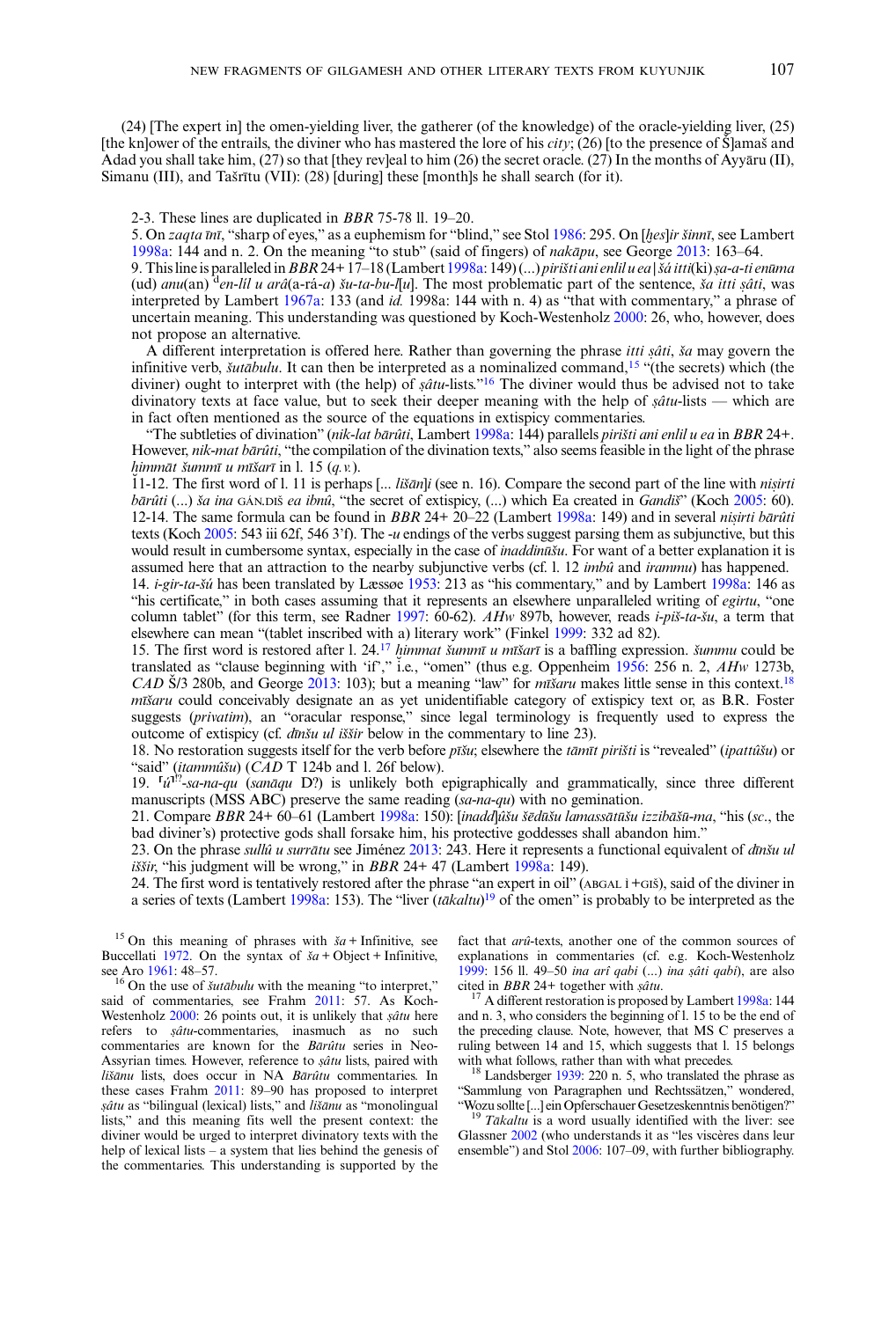liver in which the gods have written the omen: compare the expression tuppi ilī tākalta pirišti šamê u erseti, "the tablet of the gods, the liver, a secret of heaven and earth," in BBR 24+ 8, 14, and 16 (Lambert [1998a:](#page-21-0) 148–49). 25.  $^{\text{t}}$ URU<sup>1</sup>-šú follows Lambert [1998a:](#page-21-0) 145 n. 5, who regards  $^{\text{t}}$ su<sup>1</sup> and  $^{\text{t}}$ zu<sup>1</sup> as equally possible.

7. Anu created you to destroy the wicked  $(BMS 8+ BMS 48+)$ 

As part of the ceremony of the Bīt salā' mê, literally "House of sprinkling of water," the king had to spend a night in a cage made of reeds. During this time, he was meant to recite almost thirty incantation-prayers to sundry gods and constellations. At least in the libraries of Ashurbanipal these incantations were collected in several tablets whose subscripts identify them as "sections" (pirsu) of Bīt salā<sup>'</sup> mê. One of these tablets, dubbed the  $8<sup>th</sup>$  section and furnished with an Ashurbanipal Typ c-e colophon, contains incantations to Madānu, Ištar, and the Sebetti.

The last incantation, addressed to the Seven Gods, can now be restored thanks to the identification of a new fragment, K.9083 (fig. 7), which joins two further pieces of this tablet, K.2396+ (BMS 8) and K.8116 (BMS 48). The text of the 8<sup>th</sup> pirsu of Bīt salā<sup>'</sup> mê has recently been edited and studied by Ambos [2013](#page-19-0): 196–200, who kindly made his book available when it was still in proofs.

- 66. ka-inim-ma šu-íl-lá <sup>d+</sup>innin-kam *ana pān*(igi) *ištar*(<sup>d</sup>15) *.<br>nignakka*(níg-na) *burāša*(<sup>šim</sup>li) tašakkan(gar-[an]) 67. mi-iḫ-ḫa tanaqqī(bal-qí)-ma šuʾillaka(šu-íl-lá) šalāšī(3)-šú tamannu(<sup>r</sup>šid<sup>1</sup>-[nu])
- 68. én *at-tu-nu zappū*( $mul$ mul) *šar-hū-tu<sub>4</sub> šá mu-*[š]*i-t*[*i*]
- 69. nam-ru-ti šá il $\bar{a}$ (dingir<sup>meš</sup>) rabûti(gal<sup>meš</sup>) zappū(<sup>m</sup>[<sup>u</sup>]<sup>1</sup>mu[l])
- 70. a-na hul-lu-qu lem-nu-ti ib-nu-ku-nu-ši <sup>d</sup>a-num :
- ina šá-ma-me šum(<sup>r</sup>mu<sup>1</sup>)-ku-nu <sup>d</sup>imin-bi zappū(<sup>m</sup>[<sup>ul</sup>mul (?)])
- 71. [za-ʾ-n]u ki-li-lu muššāri(<sup>na4</sup>muš-gír) ra-ki-「su<sup>1</sup> me-sír-r[i]
- 72. [o o o] x-su-ti šá til-le-e mu-šam-qí-tum bu-li[m]
- 73. [mu-pa-áš-š]i-hu sēri(edin) da-li-hu tâmāti(a-ab-ba<sup>me</sup>[<sup>š</sup>])
- 74. [o o o]- $f_x$ <sup>1</sup>  $f_x$ -x-tum<sup>1</sup>  $fga\check{s}^*$ -ru $*$ -tum<sup>1</sup> mārī(dumu<sup>meš</sup>)  $\overset{d}{a}$ -nim
- 75.  $\left[0 0 0 0 0 0 0\right]$   $\left[x\right]$ - $\left[x\right]$
- 76.  $($ o o) a-na da-ra-a-ti dà $]$ -<sup>[</sup>lí]-lí-ku-nu lud-lu $[$ l]
- 77. <sup>Ī</sup>ki<sup>1</sup>-m[a mê(a<sup>meš</sup>) nāri(id) e]<sup>r</sup>š\*-šu\*-ti<sup>1</sup>\* <sup>r</sup>it-ru-du<sup>1 r</sup>la<sup>1</sup>-bi-ru-ti tu<sub>6</sub>-é[n]

78. ka-inim-ma šu-íl-lá <sup>mul</sup>mul-kam

(Catchline, rubric and colophon follow)

66. Incantation-Prayer to Ištar. Set juniper in a censer before Ištar,

67. libate beer and recite the prayer three times.

- 68. Incantation: You are the splendid Pleiades of the night,
- 69. the luminous Pleiades of the great gods.
- 70. Anu created you to destroy the wicked, in heaven your name is "Seven," the "Pleiades".
- 71. [the ones decora]ted with the serpentine headdress, fastened with the belt,
- 72. [girded with the] ... of the weaponry that slays wild beasts,
- 73. [pacif]iers of the desert, roilers of seas,
- 74. [...] powerful scions of Anu,
- 75. [...] to you.
- 76. I shall [forever] sing your praises!
- 77. As the fresh [water of a river] expelled the old! Incantation.

78. Incantation-Prayer to the Pleiades.

70. If the restoration is correct, the second MUL should have been written over the edge. The appositive use of MUL-MUL and  $d_{\text{INIM-BI}}$  is attested also e.g. in *Mulapin* I i 44 (MUL-MUL  $d_{\text{IMIN-BI DINGIR}}^{\text{meV}}$  GAL  $\text{meV}$ ), see further Hunger [2003/2005\)](#page-20-0).

72. The first word is perhaps a form of the verb rakāsu, "to tie up, to gird," or a cognate noun, such as maksûtu, "binding."

77. Restored from the end of the prayer *Kaksisa*  $2/3 = Ninurta 4$  (Mayer [1990](#page-21-0): 471 ll. 24–25):

ina šīrīya turud namtara lemna ša ana nakās napištīya izzazzu kīma mê nāri eššūti itrudū labīrūti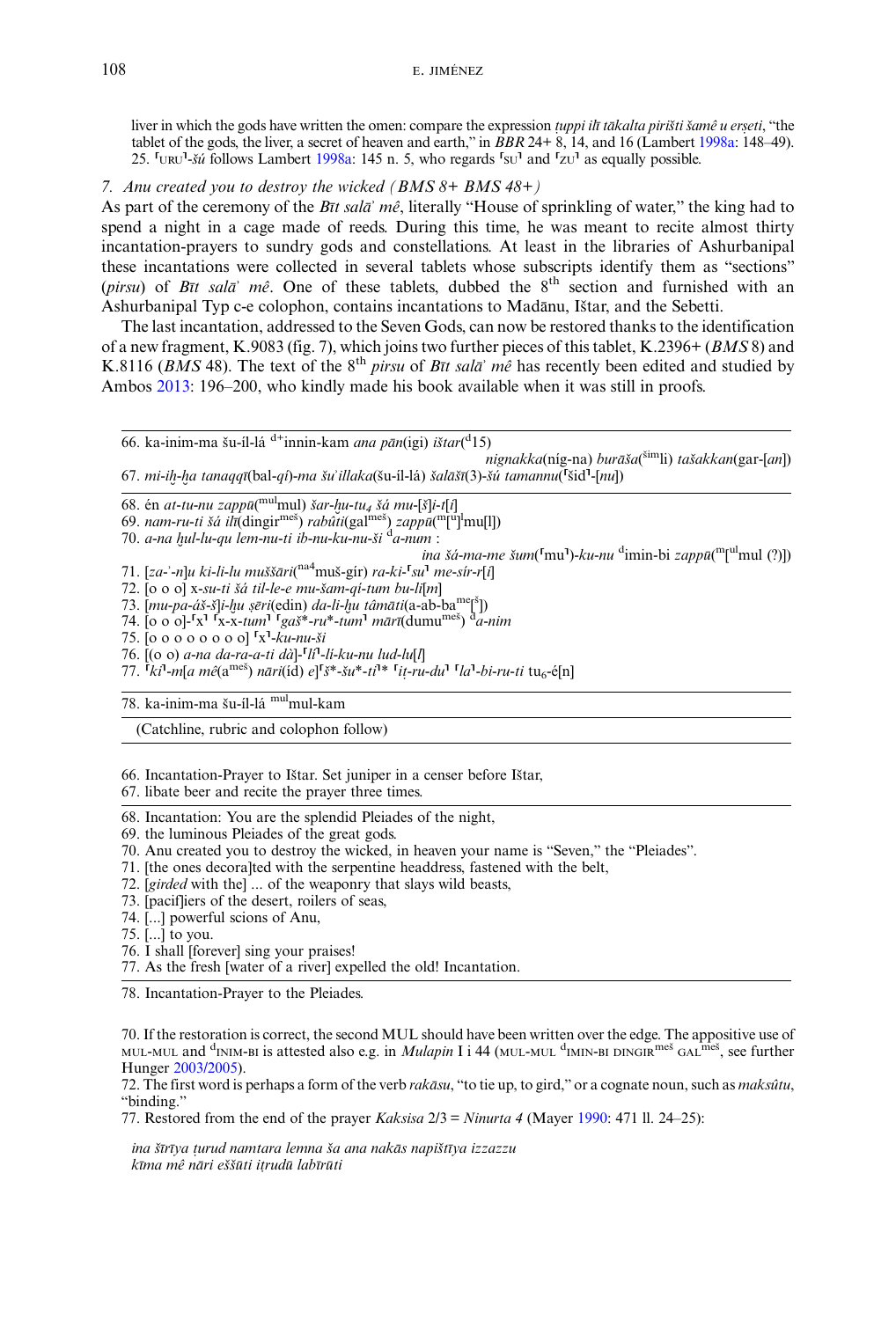Send away from my body the evil Namtaru-demon, who stands by to cut my throat, just as the fresh water from a river expelled the old!

#### \*\*\*

The incantation shows many phraseological parallels with the epic of *Erra and Išum*. For instance, the phrase būla šumqutu, "to destroy the animals" (1.72), is elsewhere attested only in the epic, where it appears in IIc 26 and IV 147; and, as *būl šakkan šumqutu*, "to destroy the wild animals," in I43, I85 and III 15. Also the phrase tâmta dalāhu, "to roil the sea" (l. 73) appears there in I 70, IId 27 and IIId 5. The birth of the Sebetti from the sky god Anu (l. 70 and 74) is narrated in Erra and Išum I 28-40. All these parallels suggest that a borrowing took place, either from Erra and Išum to this prayer or vice versa.

### 8. Signs from the series Tukumbi Apinduata (The Diviner's Manual)

The Diviner's Manual is an astrological treatise which instructs the diviner on how to counterbalance an ominous sign with a series of ingenious manipulations, mostly peculiar to this text.<sup>20</sup> Before the instructional part, however, it contains in its first section (ll. 1–37) a catalogue of incipits of the tablets of two series. The first portion (ll. 1–24) lists the tablets of the otherwise poorly attested series Tukumbi Apinduata,<sup>21</sup> which in ll. 22 is said to consist of "terrestrial omens" (idāt erseti). The second portion (ll. 25–37) contains the incipits of the tablets of the equally unknown series Kakkabu ša ina pānīšu sipru, identified in l. 36 as consisting of "celestial omens" (idāt šamê). After both catalogues, the *Diviner's Manual* famously proclaims the equivalence of terrestrial and celestial signs, and instructs the astrologer on how to annul negative prognoses.

K.7914 joins K.2847, a manuscript of the *Diviner's Manual*. This join helps to restore almost the whole of the beginning of the text, the only part of it that was missing, and allows a better understanding of the first section of the text, the catalogue of the series Tukumbi Apinduata. The text offered here is the transcription of K.2847+ K.7914, restored with all the other duplicates (for which see below):<sup>22</sup>

- 1. (1) [diš tukum-bi ittu(giskim)] lemettu(hul-tum) ittu(giskim) a-hi-tum
- 2. [o o o o (2) i-ta-a-t]um ḫa-ta-a-tum lem-né-e-tum
- 3. [šá libbū(šà) tukum-bi]  $\frac{\pi}{2}$ apin-du<sub>8</sub>-a-ta
- 4. (3) [diš tukum-bi gú-gal] <sup>r</sup>kù-babbar šám<sup>1</sup>-šám-da
- 5. (4) [diš zag-gàr-ra] <sup>r</sup>uru<sup>1</sup> na-nam
- 6. (5) [šumma(diš) issūr(mušen) šamê(an-e) a-hu-ú
- ša ki-i amēlūti(nam-lú-u<sub>18</sub>-lu) ziqna(su<sub>6</sub>) zaq-na-at (6) appa(ka) b]u-un-na-át 7. [eli(ugu) šēpī(gìrmin)-šú ziq-pa izzazzu(gub-zu) ip-par-šam-ma

(7) i-na āli(uru) u na-m]e-e-šú innammar(igi)

8. [pī(ka)-šú petī(bad)-ma amâtū(inim<sup>meš</sup>)-šú asâni(è]<sup>meš</sup>-ni)

(1) [If an] unfavorable [sign] or an abnormal sign (2) [...] the ominous and unfavorable signs (3) [which are mentioned in (the tablets) "If] from the month Arahsamna on," (4) ["If the king] buys silver," (5) "[If] there is a city," (6) ["If a strange bird, which is bearded like a human being, whose beak is ex]quisite, (7) [which (normally) stands upright on its legs] is observed fluttering about in the city or its surroundings (8), [it has its mouth opened and words] are coming out from it."

4. This omen is known from  $SpTU$  1 85 o 7'–9' (see Römer [1986:](#page-22-0) 5455). Other bilingual omens are published in  $SpTU$  1 86,  $SpTU$  1 145 (see Cavigneaux [1988](#page-19-0)),  $SpTU$  3 86 (see Geller [1991](#page-20-0)/1992: 181–182), and CTN 4 89.23 Likewise, several unpublished fragments of bilingual omens from Kuyunjik are mentioned in Borger [1975:](#page-19-0) 215; Lambert [1978](#page-21-0)/1979: 111b; and Reiner [1991](#page-21-0): 320 n. 124. To these K.13495 should now be added. 5. diš zag-gàr-ra, not translated by Oppenheim (cf. Oppenheim [1974:](#page-21-0) 203 n. 13), is probably to be taken

<sup>20</sup> On the Diviner's Manual, see Oppenheim [1974,](#page-21-0) Koch-Westenholz [1995](#page-20-0): 137–51, Brown [2000](#page-19-0): 120–22, Williams 2002, and Finkel 2014: 70–71.

 $21$  Besides the *Diviner's Manual*, the series is mentioned only in a ritual of the kalû to be performed for the reconstruction of a collapsed temple gate (STT 232 obv 3, see Ambos [2004:](#page-19-0) 29–31 and 196). Note that one of the manuscripts of the Diviner's Manual was owned by a kalû-priest (see below).

 $22$  As in the case of text no. 6, line division varies in the different manuscripts. While the line numbering offered here follows Oppenheim's edition, the numbers in parentheses refer to the line division in K.2847+.

 $23$  Note that the two BM numbers mentioned in Wiseman & Black [1995:](#page-22-0) 18a as further examples of bilingual omens are in fact monolingual Sumerian manuscripts of the Laws of Urnamma, see Civil [2011:](#page-19-0) 223  $MS S<sub>2</sub>$ .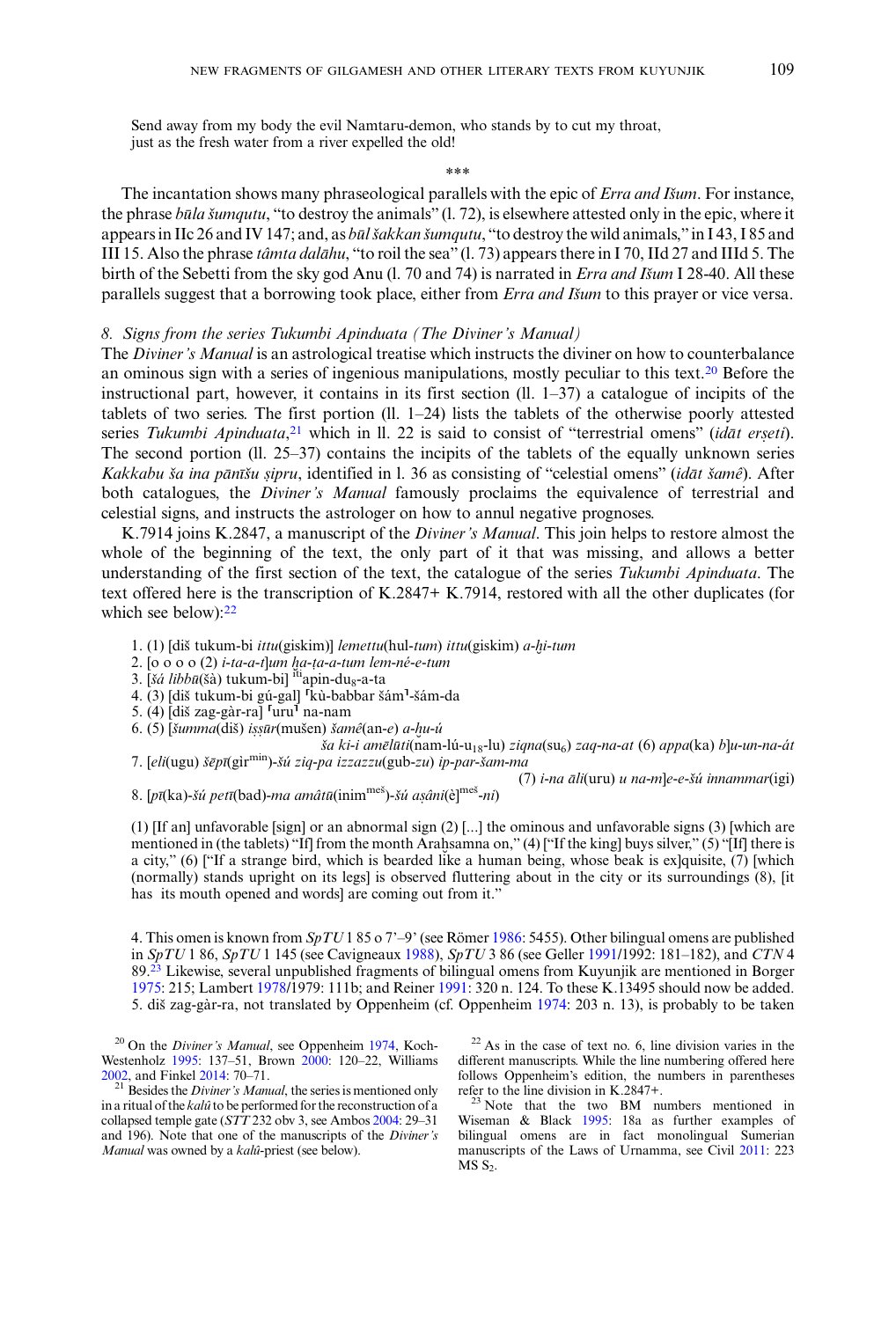together with diš as the conditional conjuction, like diš tukumbi in the previous lines. Note that Nabnītu IVa 366-68 (Finkel [1982:](#page-20-0) 91) and NBGT III ii 11–13 (Hallock and Landsberger [1956:](#page-20-0) 160) equate the following words with šumma:

| Nabnītu IVa 366–68 | $NBGT$ III ii 11–13 |
|--------------------|---------------------|
| tukum-bi           | tukum-bi            |
| ud-da              | ud-da               |
| zag-gar-ra         | za-ga-ra            |

The last word,  $z a(g) g a(r) r a$ , is the only one with a variant orthography, so a writing zag-gàr-ra, like in the Diviner's Manual, should not surprise.

uru-na-nam is the name of (a sanctuary in) Nippur (see George [1992](#page-20-0): 316 and 446 and Michalowski [2006](#page-21-0): 157), but this seems to have no bearing on the present text.

\*\*\*

Scholars have often remarked on the puzzling fact that, although the astrological contents of the Diviner's Manual are unique, the great number of manuscripts in which it was preserved suggests that it belonged to the "stream of tradition."<sup>24</sup> However, over the last forty years the ten manuscripts used by Oppenheim in his edition have been found to belong to three basic manuscripts, one in Babylonian and two in Assyrian script, and to three further tablets which contain additional astrological material. For the reader's convenience, an updated list of manuscripts and new sigla are given here (the letters in parentheses correspond to the sigla in Oppenheim's edition, fragments not used by Oppenheim are in bold):

| NinBab1 | K.2848 $(A)$ + Sm.1088+ Sm.1531 (both I, joins by E. Reiner and J.C. Fincke)          |
|---------|---------------------------------------------------------------------------------------|
|         | $\#$ 1–41, 49–82                                                                      |
|         | Colophon: GN-šuma-ib[ni], d. of Šumu-libši, lamentation-priest of Enlil <sup>25</sup> |
| NinAss1 | K.2847 (B)+ K.7814 (join by E. Jiménez, copy on Fig. 8a)                              |
|         | $\#$ 1-11, 25-48, 49-84                                                               |
|         | Colophon: Asb Typ b (not copied below)                                                |
| NinAss2 | K.8801+ Rm.2,589 (both C)+ Sm.131 (join by R. Borger, copy on Fig. 8b) <sup>26+</sup> |
|         | Sm.1077 (G, join by E. Jiménez)                                                       |
|         | $\#$ 13–45, 46–77                                                                     |

Partial duplicates that incorporate other astrological material are:

| NinVar1 | K.9787 // 68 and 71                                     |
|---------|---------------------------------------------------------|
| NinVar2 | K.6540 (E)+ K.7685 (F, join by R. Borger)(+) K.6485 (H) |
|         | $\#$ 30–54 (E+ F), 59–71 (H)                            |
| NinVar3 | K.6476 $\parallel$ 71–82                                |

As noted by Oppenheim, a *hepi-*gloss appears in the same place (l. 67) in MSS NinAss1, NinAss2 and NinVar2, which makes it very likely that these three MSS go back to the same Vorlage.<sup>27</sup> That all six Ninevite manuscripts had the same Vorlage cannot be proven, however, inasmuch as the line in question is not preserved in NinVar1, NinVar3, and NinBab1. The last of these, NinBab1, is the only exemplar written in Babylonian script, and it was in all likelihood brought to Nineveh from a Babylonian city. The fact that it has a small lacuna at this point leaves the possibility open that this was in fact the Vorlage for all the Assyrian duplicates.

<sup>24</sup> Thus e.g. Koch-Westenholz [1995:](#page-20-0) 137 and Hunger  $\&$ Pingree [1999:](#page-20-0) 23. On the possible date of composition of the *Diviner's Manual* see also Parpola [1983:](#page-21-0) 310 n. 565. <sup>25</sup> The owner's name is written as  $^{m.d}$ KU.SUD.NUN.TU-MU-

 $D[\dot{U}^2]$ . <sup>d</sup>KU.SUD.NUN.TU is equated in god lists with either Amurru or Šakkan (Litke [1998](#page-21-0): 127 III 95, 217 VI 230, and 236 l. 106), but both gods are extremely rare in first millennium prosopography. <sup>d</sup>ku.sup.NUN.TU is thus probably a cryptographic writing for a more common deity, perhaps

Ea. "Lamentation priest of Enlil" is written playfully as  $\frac{16}{a}$ gar  $d_{\text{KUR-GAL}}$ , where  $d_{\text{U}} = k a l \hat{u}$  (*Malku* IV 15, see Oppenheim [1974](#page-21-0): 198 n. 7) and  ${}^d$ <sub>KUR</sub>-GAL = Enlil (Lambert [1957](#page-21-0): 11 and 13 l. 41). Gabbay 2014: 125 suggests reading this scholar's name as Ea-šumu-ibni,  $kali4$ -priest of Ea, since the god Ea is occasionally identified with Šakkan.

 $26$  This new fragment contains the following variant readings: 24 tup-pu (l. 22),  $\frac{\tau_{ii}}{u}$  (l. 23), *ša-mu-u* (l. 25), š[ur-*ma*] (l. 26). <sup>27</sup> Oppenheim [1974:](#page-21-0) 197 n. 1.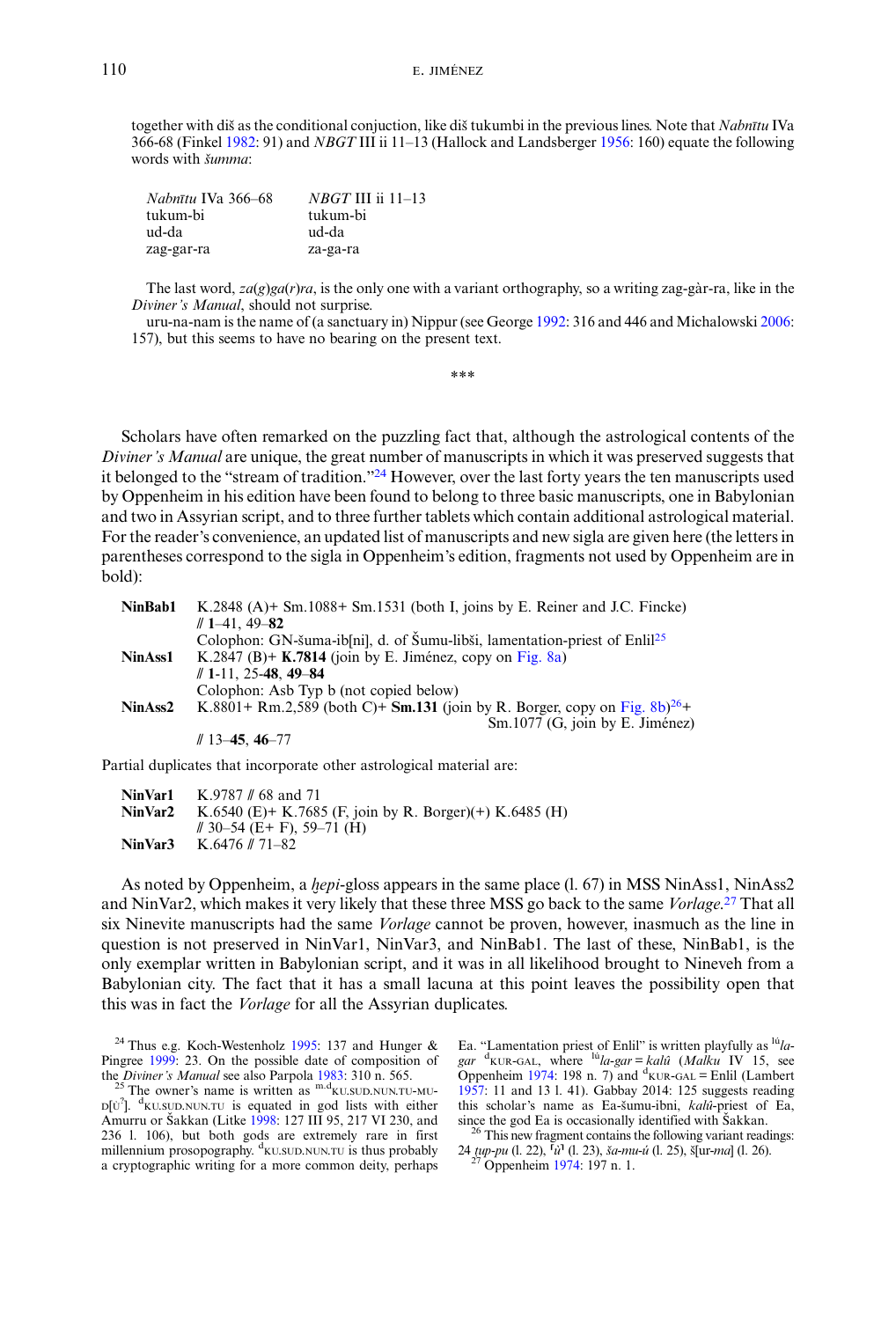<span id="page-12-0"></span>

### 9. My bed is the ground! (penitential prayer alsīka ilī)

The prayer *alsīka ilī* is one of the few extant examples of the group of the *šigû*-prayers, individual laments addressed to a deity in which the penitent acknowledges his sins and asks the god for absolution.<sup>28</sup> Until now this prayer was known from two small Nineveh tablets preserving two different recensions: K.2425 (Babyloniaca 3 32) and K.9252 (van der Toorn [1985](#page-22-0): pl. 2, with an Asb Typ c–e colophon). It has been edited by Seux [1981:](#page-22-0) 434–35 and, more recently, by van der Toorn [1985:](#page-22-0) 137–38.

Two new fragments have been identified: the first one, K.11682 ([Fig. 9b](#page-13-0)), follows the former recension, while the second, Sm.1068 [\(Fig. 9a](#page-13-0)), joins the only known manuscript of the latter version, K.9252.

# K.9252+ Sm.1068 K.11682 (//K.2425)

1. én ši-gu-ú al-s[i-ka ì]-lí nu-[ha-am]

2. nu-ḫ a-am-ma ì-lí [un-nin]-ni-ia [le-qé]

- 4. maruštu(níg-gig) im-h̥ur-an-n[i] li-mad á[r-h̥iš]
- 

6. *dim-mat ad-mu-mu li*<sup>-1</sup>*bil*<sup>-1</sup>*ku* 
$$
\{at mi\} \{gi_6\}
$$
 (?)   
4.  $\left[\text{dim-mat}\right] \, ad-mu-mu \left[\text{mi\} \{u\} \right]$  *lib-lak-ka*   
7. *ul-tu*  $\overline{u}m(ud-um) \, be-li \, te-nin-\overline{an-ni}$ 

- 
- 8. ilu(dingir) bānī(dù)-ia tas-bu-su elī(ug[u)-ia] 6. [ì-l]í ba-ni-ia [tas-bu-su elī(ugu-ia)]
- 9. bīta(é) taš-ku-nu  $[a]$ -na ki-l[i-ia]
- 10. eršī $(\text{e}^{\text{i} \text{si}}$ ná-mu) qaq-qa-ru mu- $[\text{i} \text{d} b \text{ m}$ ūši $(\text{gi}_6)$ -i]a

```
e[p\n-ru]
```
11. ek-mé-ku šit-tú 「šúm<sup>1</sup>-[ru-ṣa-k]u<sup>?</sup> ṣ[a<sup>2</sup>-lá-lá]<br>12. [... e]-<sup>[</sup>še<sup>1</sup>-[ku] (?)

- 1. [én é-nu-ru a]l-si-k[a ì-lí ši-ma-an-ni]
- $3.$  ši-mi ik-ri-bi-i[a] šum-ru-s[u-ú-ti]  $2.$  [ši-mi ik-r]i-bi-i[a šum-ru-su-ú-ti]
- 5. ta-ni-hi-ia ša <sup>[du]</sup> ši-tem-[me] 3. [ta-ni-hi-i]a šá ma-[gal da-al-pa-ka]
	-
	- 5.  $\lceil ul-t \rceil u \bar{u}m(\text{ud-}um)$  be- $\lceil li \text{te-}nim-an-ni \rceil$
	-

7. [ek-m]é-ku šit-tú [šum-ru-sa-ku sa-lá-lá]

- 8. [o-m]u šu-ud-lu-pa-[ku o x o o o e-šá-ku]
- 9.  $[an]$ -na áš-ta-d $[a$ -ad na-ša-a ul e-le-'-e $]$ 10.  $\begin{bmatrix} 0 \\ 1 \end{bmatrix}$   $\begin{bmatrix} x \\ x^1 \\ x^2 \end{bmatrix}$  [0 0 0 0 0 0]
- 1. Incantation šigû: I have called upon you. My god, relent!
- 2. Relent, my god! Accept my supplication!
- 3. Harken to my weary prayers!
- 4. Learn at once the disgrace that has befallen me!
- 5. Keep listening to my lament, which I have made!
- 6. May the night bring you the tears which I weep!

<sup>&</sup>lt;sup>28</sup> On the *šigû*-prayers, see Mayer  $1976$ : 15 and  $111-13$ , Seux [1981,](#page-22-0) van der Toorn [1985](#page-22-0), Matini & Ambos [2009](#page-21-0), and Fadhil & Hilgert [2011](#page-19-0).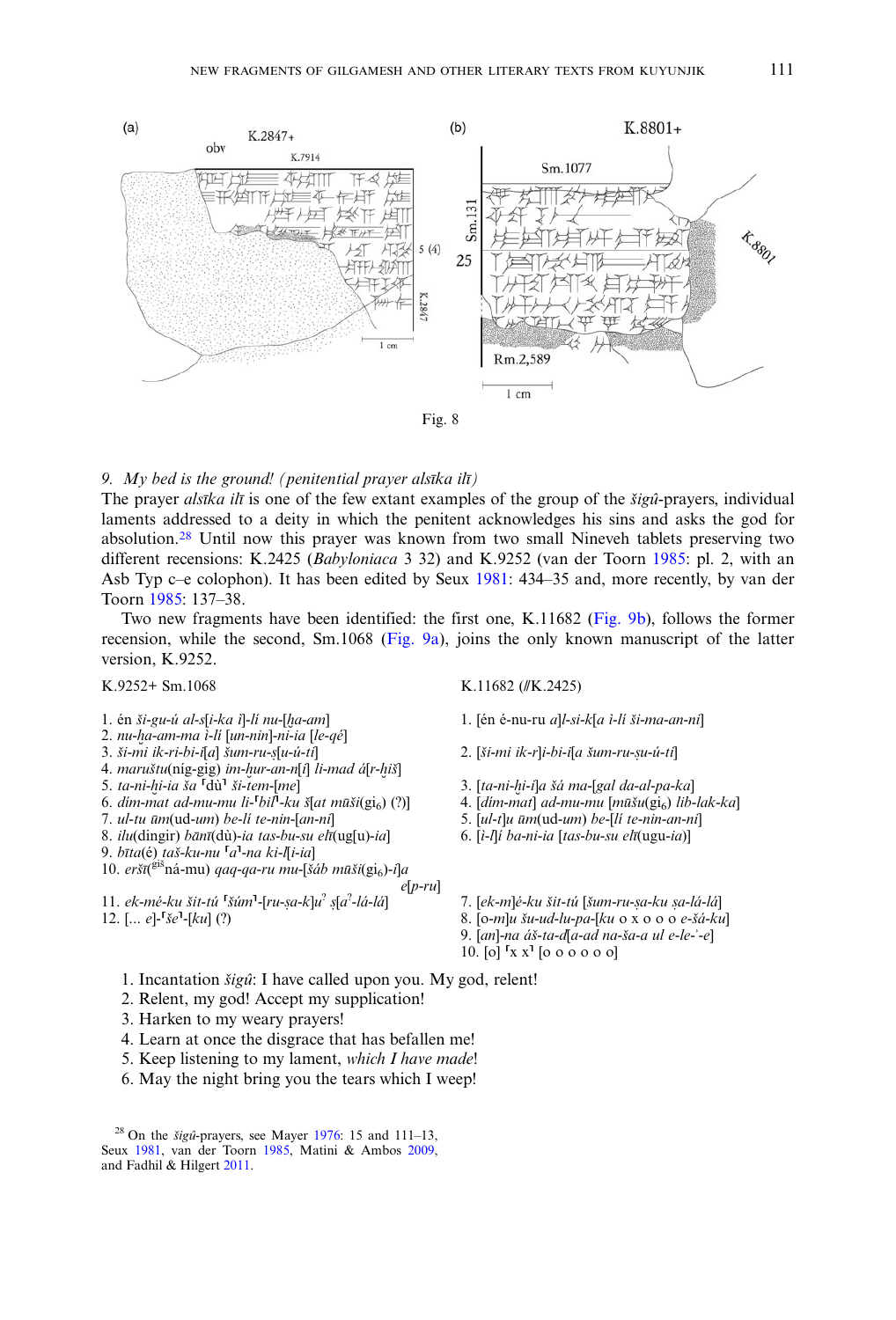<span id="page-13-0"></span>

- 7. Since the day (you), my lord, punished me,
- 8. and (you), the god who created me, became furious with me,
- 9. (since the day) you turned my house into my prison,
- 10. my bed is the ground, my sleeping place is dust,
- 11. I am deprived of sleep, distressed by nightmares,
- 12. I am troubled [in my ...], confused [in my ...].
- B 9. I have been enduring a punishment [that I cannot bear.]

A 4. This line finds a parallel in an incantation addressed to Šamaš (Abusch & Schwemer [2011:](#page-19-0) 338 l. 22). A 5. The traces at the end of the line in K.9252+ seem to belong to the same long DÙ-sign as the traces at the beginning of Sm.1068. However, no likely reading suggests itself – the reading adopted by van der Toorn [1985:](#page-22-0) 137, tānēhīya ša ēpušu, "my laments which I have made," followed by CAD T 172a, results in awkward syntax.

A 10. Cf. (mihi) cubile terra, "my bed is the ground" (Cicero, Tusculanae disputationes 5, 90). The restoration of mūšab mūšīya in the second half of the verse follows van der Toorn [1985:](#page-22-0) 137; if correct, the elsewhere unattested phrase mūšab mūši, "night abode," would be a synonym of mayyāl mūši, "night bed." B 9. Cf. K.3515 (OECT 6 13) r 5', which could now be restored as [ar-n]a áš-ta-da-ad našâ ul ile''e.

### 10. The god of unfathomable heart (Ashurbanipal's Dedicatory Inscription to Marduk)

A hymn whose main character is the Assyrian king Ashurbanipal records the dedication of a golden basket (masab hurāṣi) or, according to one manuscript, of a golden censer (nignak hurāṣi), to the god Marduk. Of its three parts, the first  $(II. 1-13)$  is a hymnic introduction celebrating the god's preeminence. The second (ll. 14–25/26), which begins with a self-introduction of the king (l. 14, anāku aššur-bāni-apli), narrates the defeat he inflicted upon Tugdammê, the king of the Cimmerians, and his son. The third section (ll. 25/26–50) describes the votive object itself. The historical character of the second part of the text motivated its inclusion in Borger's edition of Ashurbanipal's inscriptions (Borger [1996](#page-19-0): 201–03), the most recent edition of the text.

The hymn is known from a long Neo-Babylonian manuscript from Kuyunjik and several smaller Neo-Assyrian fragments. Two new manuscripts have come to light since Borger's edition, both of them from the first part of the inscription, the hymnic introduction. The first of them, K.12582 (OECT 6 5) joins the big Neo-Babylonian manuscript and restores ll. 6–12. The second, Sm.1474, is written in Neo-Assyrian script and might be part of MS C or, less likely, of MS D. The manuscripts known for the text are: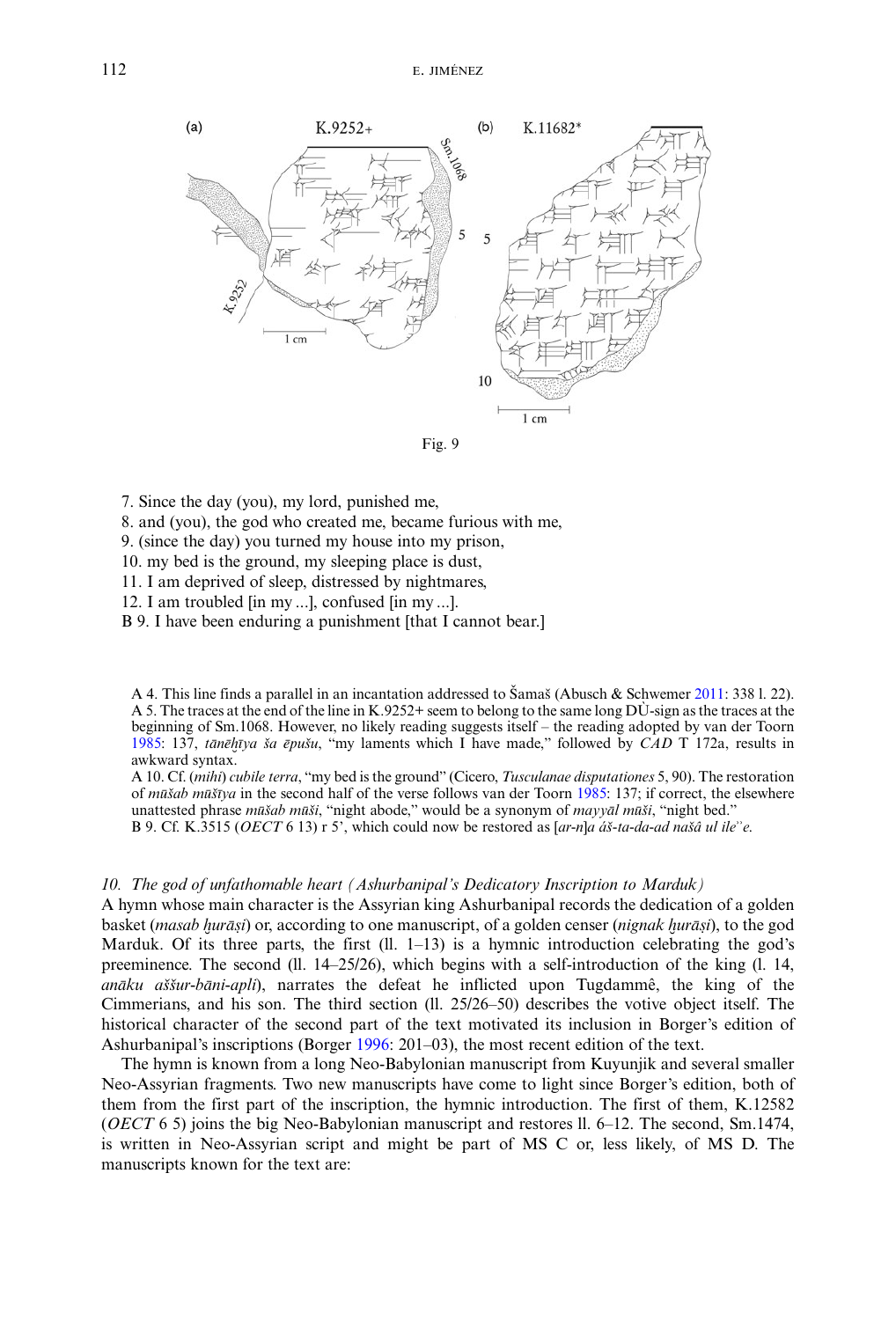- a K.120B+ K.144+ K.3265+ K.3298 (all of them *ABRT* 1 pl. 10–13 and *ABRT* 2 p. ix)+ **K.12582** (*OECT* 6 5)<br>
K.3412 (*IWA* pls. 38-39)<br>  $\begin{array}{ccc} \n\frac{1}{3} & \frac{1}{1} & -51 \\
\frac{1}{2} & 38 & -50\n\end{array}$
- **B** K.3412 (*IWA* pls. 38-39) <br> *N* 1–12,<br> *C* K.11797+ K.13885 (unpubl.) <br> *N* 31–43 **K.11797+ K.13885 (unpubl.)**  $\frac{1}{3}$  31–43<br>80-7-19.333 (*Iraq* 30 pl. xxv)  $\frac{1}{48-51}$ **D** 80-7-19,333 (*Iraq* 30 pl. xxv)  $\#48-51$ <br>**E Sm.1474** (Fig. 10)  $\#6-10d$
- E Sm.1474 (Fig.  $10$ )

The new manuscripts, and in particular *OECT* 6.5, suggest a different reconstruction from that adopted by Borger, and the line numeration should be altered accordingly. In the following edition the corresponding numbers from Borger's edition are given in parentheses.

- 5. a. ( $\#B$  5) bēlu(en) kab-tu gít- $\[ma\text{-}lum\]$  š $\[a\ i\]$ -ta-a-šú la in-né-ti-qu x  $\[...]$ 6.  $a. \frac{d}{d}$ šà-zu mu-de-e libbi(šà) ilī(d[ingir<sup>me</sup>]<sup>š</sup>) mu-bal-lu-u nap-har rag-gi šá [...]  $E 1'$  (  $\# B 6$ ). [<sup>d</sup>šà-zu *mu-bal-lu*]-*u nap-*[har ...] 6b.  $(7)$   $E 2$ ' (# B 7). [pa-qid kul-lat nap-h̥a]-ri ta-me-e[h̥ ṣer-re-ti šamê u erṣeti  $(?) \ldots$ ] 6c. (8) E 5' ( $\ell$  B 8). [mu-kil mar-kas<sub>4</sub> šamê(an]-<sup>[</sup>e<sup>1</sup>) u erseti(ki-tim) mu-[...]<br>7. (a) a. a-pir agê(aga) bēlūti(en-ú-ti) šá ra-šub-ba-tú za-`-nu pul-ha-a-[ti l 7.  $(α)$  a. a-pir agê(aga) bēlūti $(en-ú-ti)$  šá ra-šub-ba-tú za-ʾ-nu pul-ḫa-a-[ti lab-šu ...] E 3' ( $\parallel$  B 9). [o o o  $b\bar{e}$ *lūti*(en]-ú-ti šá ra-šub-[ba-tú ...] 7b. (β) E 4' ( $\parallel$  B 10). [šamši( $^{\text{d}}$ utu-ši) ilī(dingir<sup>meš</sup>) z]i-i-me ru-uš-š[u-ti ...] 8. (γ) a. le- $\iota$ le-'-ú-ti rap-šá uznī (geštu<sup>min</sup>) er-šú šal-ba-bu pa[l-ku-ú ...] E 6' ( // B 11). [o o le-'-ú-t]i rap'-šá uznī (geštu min) er-šú [...] 8b. (δ)  $E 7'$  ( $M \triangleright B 12$ ). [šad-lu sur-r]u ka-「raš<sup>1</sup> [ta-šim-ti ...]<br>8c. (ε)  $E 8'$  ( $M \triangleright B 13$ ). [libbu(šà-bu) ru]-<sup>[</sup>ú<sup>1</sup>-qu muš-t[a-bil n E 8' ( $\parallel$  B 13). [libbu(šà-bu) ru]- $\lceil u \rceil$ -qu muš-t[a-bil nēmeqi (?) ...] 8d. (ζ) B 14 (E caret). *šá tè-em-šú la il-lam-ma-du* x [...]<br>9. a. *libbu*(šà) *ru-ú-au ma-lik ra-ma-ni-šú* <sup>[</sup>*šá] ina gi* a. libbu(šà) ru-ú-qu ma-lik ra-ma-ni-šú <sup>r</sup>šá<sup>1</sup> ina gi-mir NU TIL ina ta-[...] E 9' (B caret). [o o o]  $ma-lik\ ra-ma-[ni-š\u$ ...] 10. a. be-el kup-pi nag-bi e-de-e u ta-ma-a-ti x [...] B 15 (E caret). be-el kup-pi nag-bi e-de-e u [...] 10b. (η) B 16 (E caret). ba-nu-ú sal-mat qaqqadi(sag-du) bēl(en) nab-n[i-ti ...] 10c. E 10' (B caret). [o o o]  $la \dot{u}$ -t[a-...]
- 10d. E 11' (B caret). [o o o] ab-x [...]<br>11. a (// B 17). bēlu(en) réme-nu-ú le
- a ( $\parallel$  B 17).  $b$ ēlu(en) réme-nu-ú le-qu-ú un-nin-ni še-mu-ú [...]
- 12. a ( $\ell$  B 18). šar(lugal) bābili(ká-dingir-ra<sup>ki</sup>) bēl(en) é-sag-íl ēkal(é-gal) šamê(an-<sup>r</sup>e<sup>1</sup>) [u erseti...]

5. Noble, perfect lord, whose boundaries cannot be transgressed, [...],

6. Šazu, who knows the heart of the gods, who destroys all enemies, who [...], 6b. [Guardian of the Univer]se, the holde[r of the lead rope of Heaven and Earth ...], 6c. [Sustainer of the bond of Heav]en and Earth, the [...].

- 7. Who is crowned with the lordly tiara, adorned with terror and clad with fearsome aura [...],
- 7b. [Sun-god of the gods,] whose features are fiery [...],
- 8. Most capable of the capable, wise and expert, ingenious and lear[ned ...],
	- 8b. Magnanimous, of all-penetrating mind, [...],
	- 8c. Of unfathomable heart, who ponders [wisdom ...],
	- 8d. Whose intentions cannot be understood [...],



Fig. 10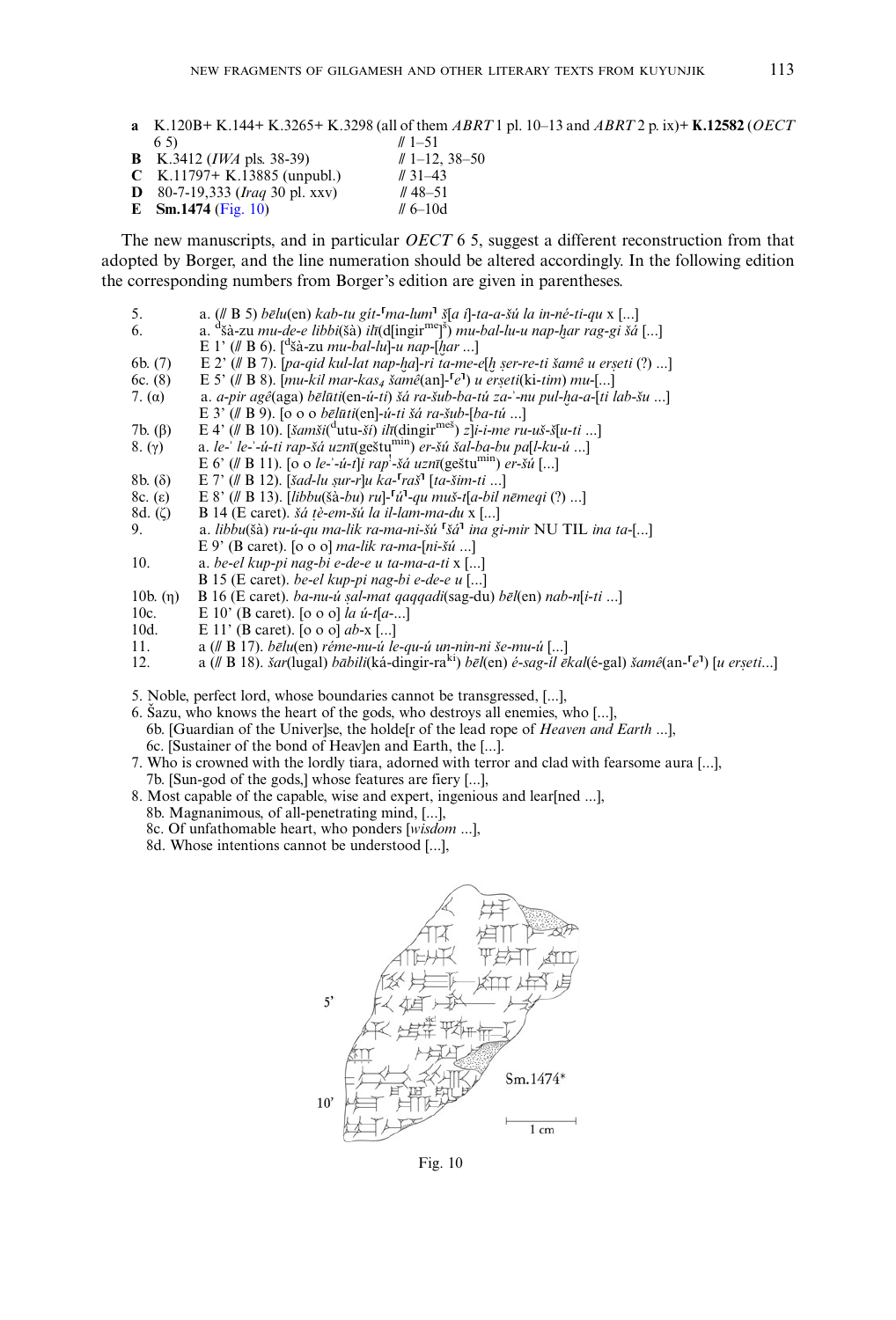9. (The god) of unfathomable heart, the counselor of himself, who in all [...]

10. The lord of springs, floods and seas, [...]

- 10b. Creator of the black-headed people, the lord of the crea[tion ...], 10c-d. ...
- 11. Merciful lord who accepts prayers and heeds [supplications, ...],
- 12. King of Babylon, lord of Esagil the palace of Heaven [and Earth ...]

5. Cf. mamman ina ilī itukka lā ittiq "no one among the gods can transgress his boundaries" (Enūma ElišIV 10). 6. The etymological explanation of the name Šazu as *mūdê libbi ilī* appears in MS a but is absent from all the Assyrian manuscripts. Elsewhere it occurs, among other texts, in *Enūma Eliš* VII 35 (see Hurowitz [2010](#page-20-0): 91 and Lambert [2013:](#page-21-0) 484–85).

7. The restoration [labšu] follows CAD Z 48a.

7b. On this line, see George [1992](#page-20-0): 139 n. 37 and Hurowitz [2010:](#page-20-0) 90.

8c. muštābil nēmeqi is restored after a prayer to Marduk edited by Mayer [1990](#page-21-0): 456 l. 3.

8c–9. The fact that both lines 8c and 9 begin with *libbu rūqu* prompted a homoeoteleuton in MSS B and E. While the scribe of MS E omitted l. 8d and 9, and only later did he try to amend his error by copying l. 9 in small script beneath 8c (see copy); that of MS B omitted l. 9 altogether.

libbu rūqu, "distant (i.e., unfathomable) heart" is a common epithet of Marduk ( $CAD R 425a$ ). According to Lambert [1990](#page-21-0): 215b and 2013: 484–485, it is a literal translation from the Sumerian šà sù, whence its occasional use as a playful translation of the divine name Šazu.

10c–d. The text in MS E seems not to be duplicated by either MS a or MS B.

### \*\*\*

The Babylonian (MS a) and the Assyrian versions (all other MSS) of this text exhibit profound divergences. However, the tablets written in Assyrian script, which preserve longer versions of the poem, also disagree with one another in detail. As already mentioned, one of the Assyrian manuscripts (MS B) states that the hymn was accompanied by the offering of a "golden censer" (nignak hurāsi), while the Babylonian manuscript, and one of the Assyrian ones (MS D), speaks of a "golden basket" (masab hurāṣi). Moreover, the subscript of the Babylonian tablet states that the tablet has a total of 50 lines, while one of the Assyrian fragments, MS D preserves the number 55. The other Assyrian manuscripts might have been even longer, since the portion of the text that they preserve contains no fewer than nine lines absent from the Babylonian version.

It is obvious from this that there existed not only two versions of this hymn — one Babylonian and one Assyrian —, but rather a spectrum of them, adapted on different occasions to accompany different offerings. It is conceivable that these different versions also recorded different historical events, not only the Elamite defeat by Ashurbanipal, but this is as yet difficult to ascertain, since the historical section of the inscription (ll. 14–25/26) is so far attested only in the Babylonian manuscript.

### 11. The caring hands of the god (Muššuʾu VII)

The seventh tablet of the exorcistic series  $Mu\ddot{s}\dot{u}u$  opens with a long and elaborate bilingual incantation that aims at exorcizing whatever disease is affecting the patient. It is divided into three parts: the first one (ll. 1–19) is a long list of god names, some of them only poorly attested elsewhere. This is seamlessly followed by a list of diseases (ll. 20–26), which is combined with the list of gods in the final part of the incantation (ll. 27–32), where the gods from the former list are invoked to expel the diseases mentioned in the latter.<sup>29</sup>

This incantation is preserved in tablets from Babylon, Uruk, Sippar, and Kuyunjik. Two Ninevite manuscripts of it are known: the small fragment Sm.1668+ Sm.2181 (MS C+ E, now rejoined), and K.4918+ (MS D). The latter is a very broken tablet: when first copied by B. Böck ([2007:](#page-19-0) pls.

here, Muššu'u VII consists of only this incantation, and Udughul edina re'a represents the beginning of a different tablet. On this question see further Finkel [1991:](#page-20-0) 98–99, Böck [2007:](#page-19-0) 65–66, and ead. 2009: 133.

<sup>&</sup>lt;sup>29</sup> In some manuscripts of *Muššu*<sup> $\dot{u}$ </sup> VII, this incantation is followed by another one, Udughul edina re'a, borrowed from the series Udughul (Udughul VII 98-127 = edited by Geller [2007:](#page-20-0) 139–41). In others, among them the one dealt with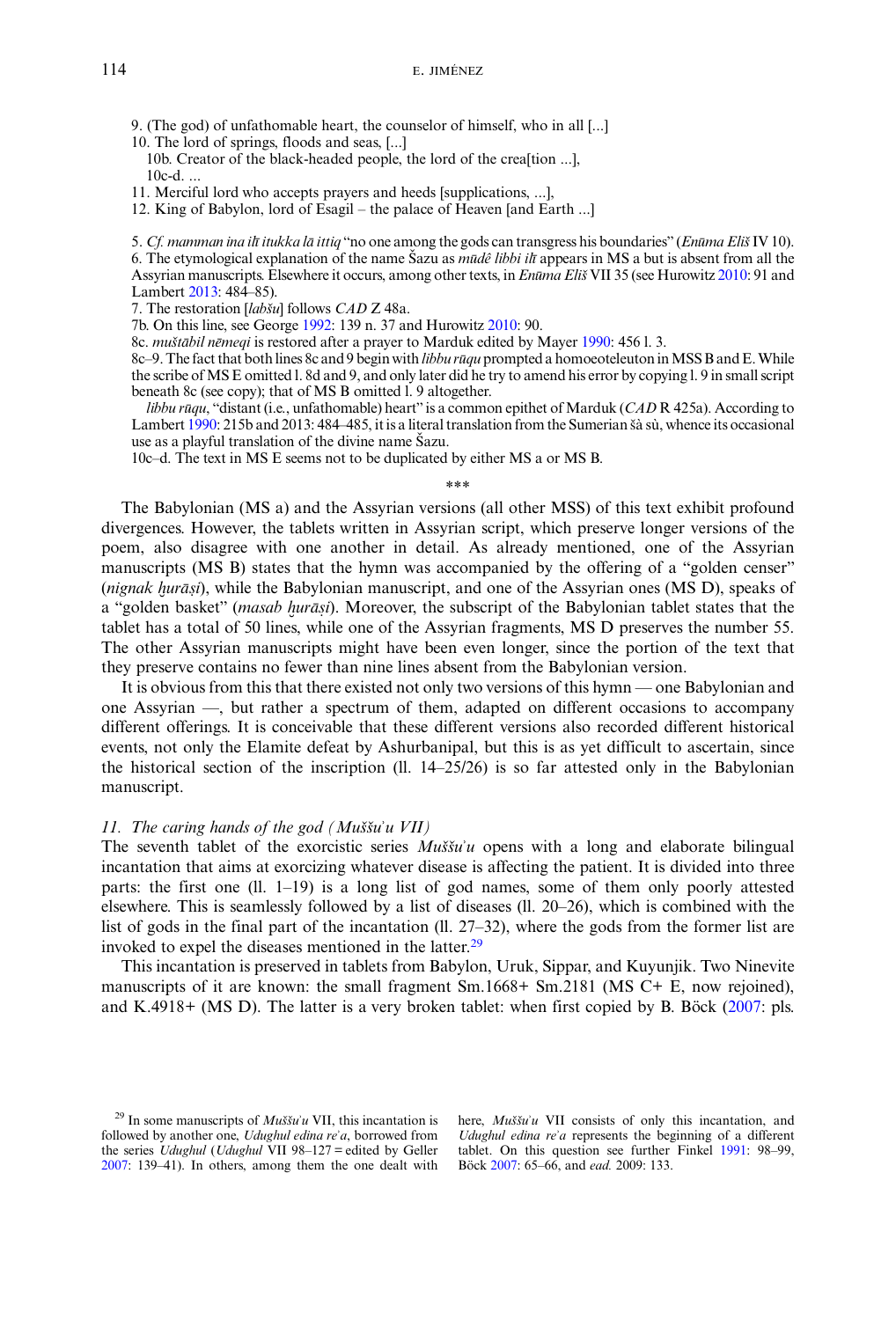xxxiv–xxxv), it consisted of 12 fragments; now three more fragments have been identified, so this small tablet currently consists of 15 rejoined pieces.<sup>30</sup>

The text has been recently edited in Böck [2007](#page-19-0): 241–60, with updates in Böck [2009](#page-19-0): 133–37 and Lambert [2013](#page-21-0): 157–58. A recent translation can be found in Böck [2010:](#page-19-0) 149–50.

- 10.  $\binom{d}{d}$ ur-nun-sa<sub>5</sub> lú [hul-ĝál s]ág-<sup>r</sup>ke<sub>4</sub><sup>1</sup>  $d$ min sa-k[ip ø l]em-[n]i
- 11. [<sup>d</sup>gan]-dìm-me-kù <sup>lú</sup>ér[im-ma-bi šu-zag-ság o] x  $\left[\begin{smallmatrix} d' \end{smallmatrix}\right]$ <sup>r</sup>min<sup>1</sup> *mu-ra-*['*i-bat a-a-bi* o o o]
- 12.  $\left[\mathrm{d}\right]$ gada-lá-ab]zu ka-ba-a-ni u $\left[\mathrm{s}\right]$ <sub>11</sub>-zu o o o o] [<sup>d</sup>pap-sukkal *š]a ina e-piš p[i-i-šú kiš-pi* 0 0 0 0]
- 13. [d ensí-ĝál]-abzu níĝ-[zi níĝ-si-sá ki áĝ-ĝá (?)] traces

\*\*\*

- 19. dnin-gìrim nin a-gúb-ba dadda[g-ga] <sup>d</sup>min *be-let a-gub-bé-e e*[l-li] 20. saĝ-gig zú-gig sa-gig s[u-gig] mu-ru-uṣ qaq-qa-di min šin-ni ki-is-sa-tú e[k-ke-tú] 21. aš-gar mu- $\lceil u \rceil^*$ -a te-a  $[zé-zé (?)]$  $di$ <sup>2</sup>i š $(at$ -t $|i$  si-hi-il-ti s $[i$ -rip-tú (?)] 22. a-za-ad mu- $(i-a)$ <sup> $r_a$ </sup> šed<sub>7</sub><sup>1</sup>-da [diri-ga] šu-ru-up-p[a-a šat-t]i šá h̥ur-ba-šá m[a-lu-u] 23. ud-da-tab-ba i[m-ri-a] šu-tag-ga na[m-tar-ra] hi-mit se-[e-ti ši-bit šá]-a-ri li-pit na[m-ta-ri] 24. udug ĝar [(o o) <sup>d</sup>sìg-g]a (?) <sup>d</sup>lugal-ùr-ra a[n-ta-šu]b-<sup>r</sup>ba<sup>1</sup> ši-kin š[e-e-di <sup>d</sup>š]u-lak be-en-nu mi-qit šamê(an-e)
- 25. udug gedi[m gi]g-ga a-na-me-a-bi  $u$ -tuk-ku  $\lceil e^{\mathsf{T}}-t\rfloor$ em-mu $\lceil m$ u-su ma-la ba-šu-u
- 26. zú-muš-ì-gu<sub>7</sub>-e s[u l]ú-u<sub>19</sub>-lu-<sup>r</sup>ke<sub>4</sub><sup>1</sup> ì-ĝál-la pa-šit-tum ša ina zu-mur  $a^1$ -me-li ba-šá-tu<sub>4</sub>
- 27. su-bu<sub>5</sub>-ra hul-ĝál-la-<sup>r</sup>bi-ta<sup>1</sup> zi-ge-eš ina tir-rat le-mut-ti [l]i-is-su-ḫu-ka

\*\*\*

- 30. [ninda a-me]š ka-zu [hé-ni-í]b-dùg-ga-e-ne  $[a]$ -ka-lu ù mu- $\hat{u}$ ] [ina pi-i-k]a li-tib-bu
- 31. ki nam-ti-la-ke<sub>4</sub> ĝìri-[zu gu]b-<sup>r</sup>bu-dè<sup>1</sup> i-na qaq-qar ba-la-t[i še-ep-ka li-iz-zi-zu]
- $32.$  šu sig<sub>5</sub>-ga diĝir-ra-na-šè nam-ti-la silim-ma-(mu) hé]-<sup>r</sup>ni-íb-túm-mu<sup>1</sup>-n[e] a-na qa-at dam-qa-a-ti šá ilī(dingir)-ka ana š[ul-mi ù b]a<sup>?</sup>-<lá>-ti lip-qi-du-k[a én]

Catchline and rubric. én udug-hul an-edin-na r[ $e_6$ -a dub 7-k]am *muš-šu-*<sup>†</sup>[*u*] Colophon. Asb Typ q (Hunger 1968: 103 no. 329) Asb Typ q (Hunger [1968](#page-20-0): 103 no. 329)

- 11. Gandimmeku, she who makes the foe [...] tremble,
- 12. Gadalabzu / Papsukkal, at whose command witchcraft [is destroyed],
- 13. Ensigalabzu, he who loves truth and justice, (...)
- 19. (and) Ningirim, the lady of the holy water vessel.
- 20. Head disease, tooth disease, muscle disease and b[ody disease] (Akk. skin disease and itching),

 $30$  K.4918+ K.5004+ K.5029+ K.5125 (joined by R. Borger in 2009)+ K.5145+ K.5233+ K.5275+ K.5342+ K.6046+ K.8417+ K.13426+ K.13519+ K.13556+ K.17835+ K.21847 (see [Fig. 11a](#page-17-0)).

<sup>10.</sup> Burnunsa, he who overthrows the enemy,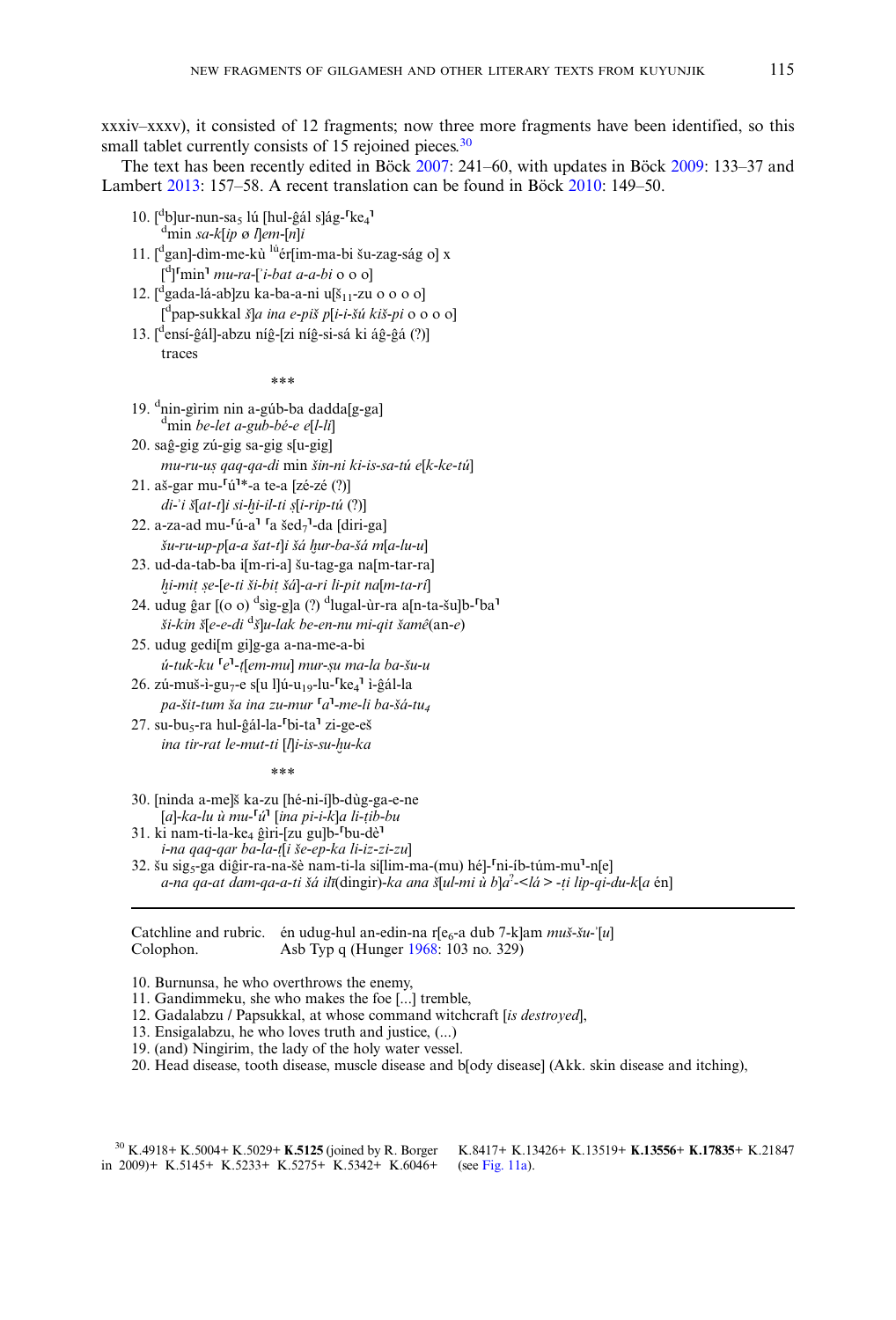<span id="page-17-0"></span>

Fig. 11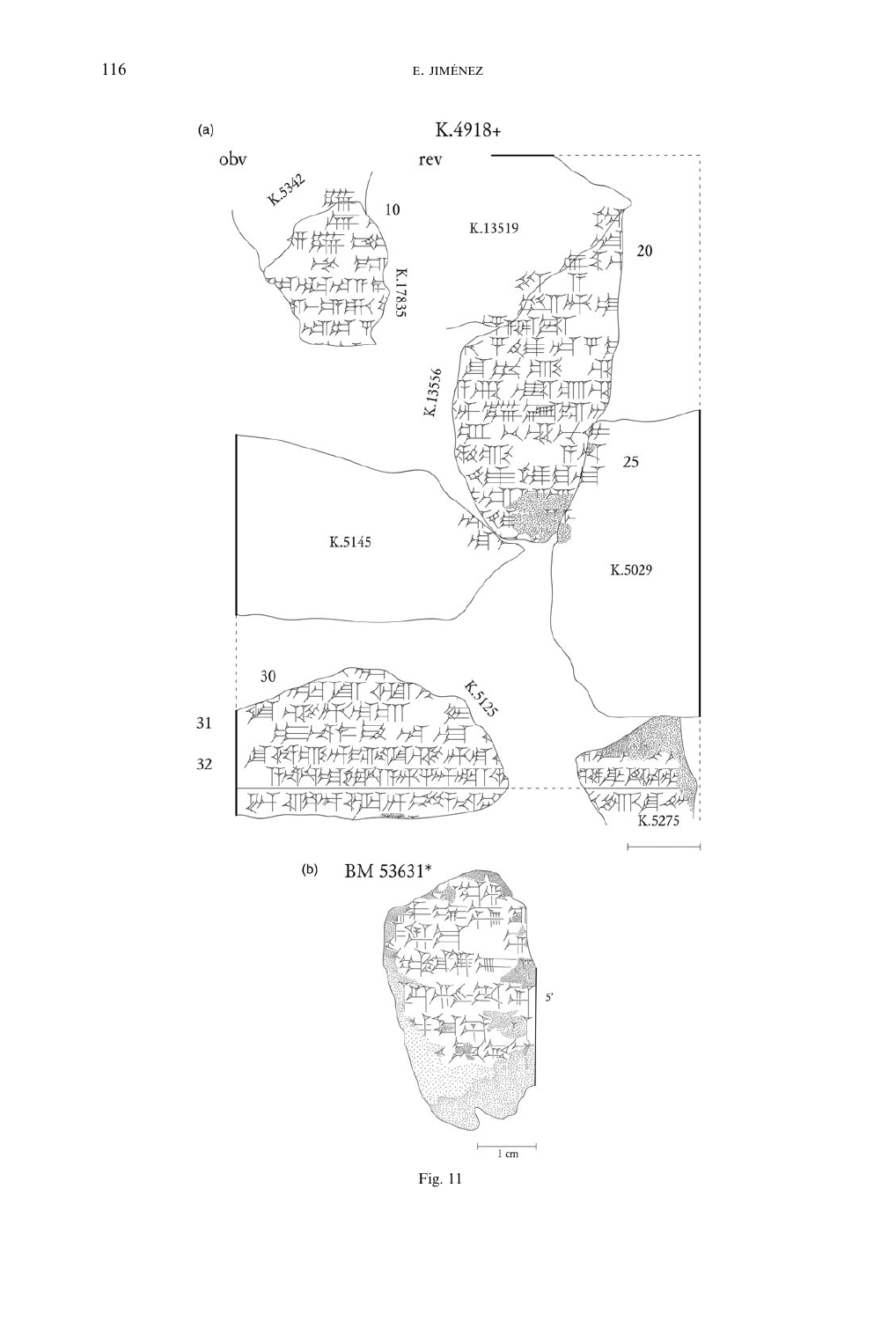21. Seasonal headache, puncture wound, di[scoloration],

22. Seasonal cold, [full of cold water] (Akk. which is full of shivers),

23. Heat stroke, wind burn, deathly plague,

- 24. "Appearance of the *šēdu*-spirit," Sulak, "lord of the roof" (Akk. epilepsy), and "falling sickness,"
- 25. demons, ghosts and diseases, as many as there are,
- 26. "obliterator," who is in a person's body,

(...)

27. May they (sc., the gods mentioned in  $11. 1-19$ ) expel them

(the above mentioned diseases) with the lash of evil!

- 30. May they make food and drink agreeable to your taste!
- 31. Your foot shall stand on a land of life! (Akk. May your feet stand on a land of life!)
- 32. May they entrust you, sound and safe, to the caring hands of your god! [Incantation].

Catchline and rubric. "Incantation: The evil demon who walks in the steppe." [Seven]th tablet of Muššuʾu.

11. In  $An = Anu$  Gandimmeku is a daughter of Ea or Namtar (Lambert [1972/](#page-21-0)1975). The reading of her name here follows Selz apud Jursa [2001/2002:](#page-20-0) 85a.

20. For the sequence of diseases su-gú sa-gú || kissatu ekketu cf. the medical commentaries  $SpTU$  1 51 r 5 and 52 6–7. Compare also Muššu'u VI 12: su-gu<sub>7</sub>-e sa-gu<sub>7</sub>-e || kissatu ekketu, after which the end of this line is tentatively restored.

21. mu-ú-a is assumed to represent mu, "year," with a genitive ending. On the orthography, cf. mu-ú-a, "in (this) year," in MSL 12 51 l. 511 and in the proverb SP 5 A 72 (see Gordon [1958](#page-20-0): 53b and Alster [1997](#page-19-0): I 133 and II 405, note that a similar bilingual proverb from Kuyunjik cited ibid. reads mu-àm). BM 46297+ (MS A) reads perhaps  $mu$ - $u_8^{\dagger}$ -ú-a at this point.

The restoration at the end is tentative. The equation  $z\dot{\epsilon}$  =  $s$ *iriptu* would be otherwise unattested, but compare  $z\acute{e}$ - $z\acute{e}$  = *surrupu* in *Nabnītu* XXIII 156 (Finkel [1982:](#page-20-0) 216).

22. BM 46297+ (MS A) reads  $x - r - \nu$ - $p - e - \delta a t^* - t$ [*um ...*]. On "seasonal" di<sup>'</sup>u and  $x \nu \nu p \nu \hat{u}$  diseases, see Stol [2007:](#page-22-0) 15–16 and Lambert [2007](#page-21-0): 36-37 ll. 245–46.

27. su-bu<sub>5</sub>-ra  $\|$  *tirratu* is an unknown equation, where neither the Sumerian nor the Akkadian is clear (cf. Scurlock [2011:](#page-22-0) 101).

31. On the interpretation of this line see Schramm [2008](#page-22-0): 225 ad 37/38.

32. Compare the similar line in  $\tilde{S}urpu$  V–VI 170 f.; šu sa<sub>6</sub>-ga dingir-r[a-na-šè hé]-en-ši-in-gi<sub>4-</sub>gi<sub>4</sub> || a-na qa-at dam-[qa-a-t]i šá ilī(dingir)-šú lip-pa-qid, and in Saggig (CT 17 22 ii 145 f., SpTU 3 65 r 15 f. = Muššu'u II 50, and  $SpTU$  2 104 f.). Sm.1668+ Sm.2181 (MS C+ E) reads [... b]a-lá-ti  $I$ [ip\*-qi-du-ka ...].

\*\*\*

A new manuscript of this incantation was identified while studying literary fragments from the British Museum's "Sippar Collection," after the above was submitted. BM 53631 (82-3-23,4669, here [Fig. 11b\)](#page-17-0) preserves the line ends of  $Mu\check{s}\check{u'}u$  VII 7–10. It could be part of the same manuscript as BM 69903 (AH.82-9-18,9903), a small fragment from Sippar published by Böck [2009:](#page-19-0) 135, but the script of the new fragment is considerably less slanted.

The new fragment adds little to the known text, but it contains some remarkable spellings, such as ab-tu-lu-ú-<sup>r</sup>a<sup>1</sup> (cf. ab-tu-lu-u<sub>8</sub>-a in K.4918+), or zag-ga-k $[eq]$  (cf.  $[s]$ ág-<sup>r</sup>ke<sub>4</sub><sup>1</sup> in K.4918+).

 $1'.$  (7)  $\lbrack^{\rm d}$ tu-tu šìr-kù-ga-bi uš $_{11}$ -r]i-a ab-zi-[ir-zi-ir]

2'. (7) [marduk ša ina šerkugêšu ruḫê] <sup>r</sup>ú<sup>1</sup>-pa-as-sa-su

3'. (8) [<sup>d</sup>šà-zu diĝir suḫ é]rim-ma-ke<sub>4</sub>

[marduk ilu muballû a-a-b]i

- 4'. (8a) [<sup>d</sup>en-bi-lu-lu gaba ḫul-ĝá]l ab-tu-lu-ú-「a<sup>1</sup> [marduk mune<sup>"</sup>e irti lemni]
- 5' (9). [ $d$ namma šu  $d$ nam-tar-r]a<sup>?</sup> gá-ge-da-ke<sub>4</sub>
- [ d MIN ša ina qāt namtari igammelu]
- 6'. (9a)  $\int_0^d$ nanše šu tag-ga-bi urì-e (?) a]k<sup>2</sup>-ke-e-[k]e<sub>4</sub>

[<sup>d</sup>MIN ša lipit qātīšu nāsiru]

7'. (10) [<sup>d</sup>bur-nun-sa<sub>5</sub> lú hul-ĝá]l zag-ga-k[e<sub>4</sub>] [<sup>d</sup>мін sākip lemni]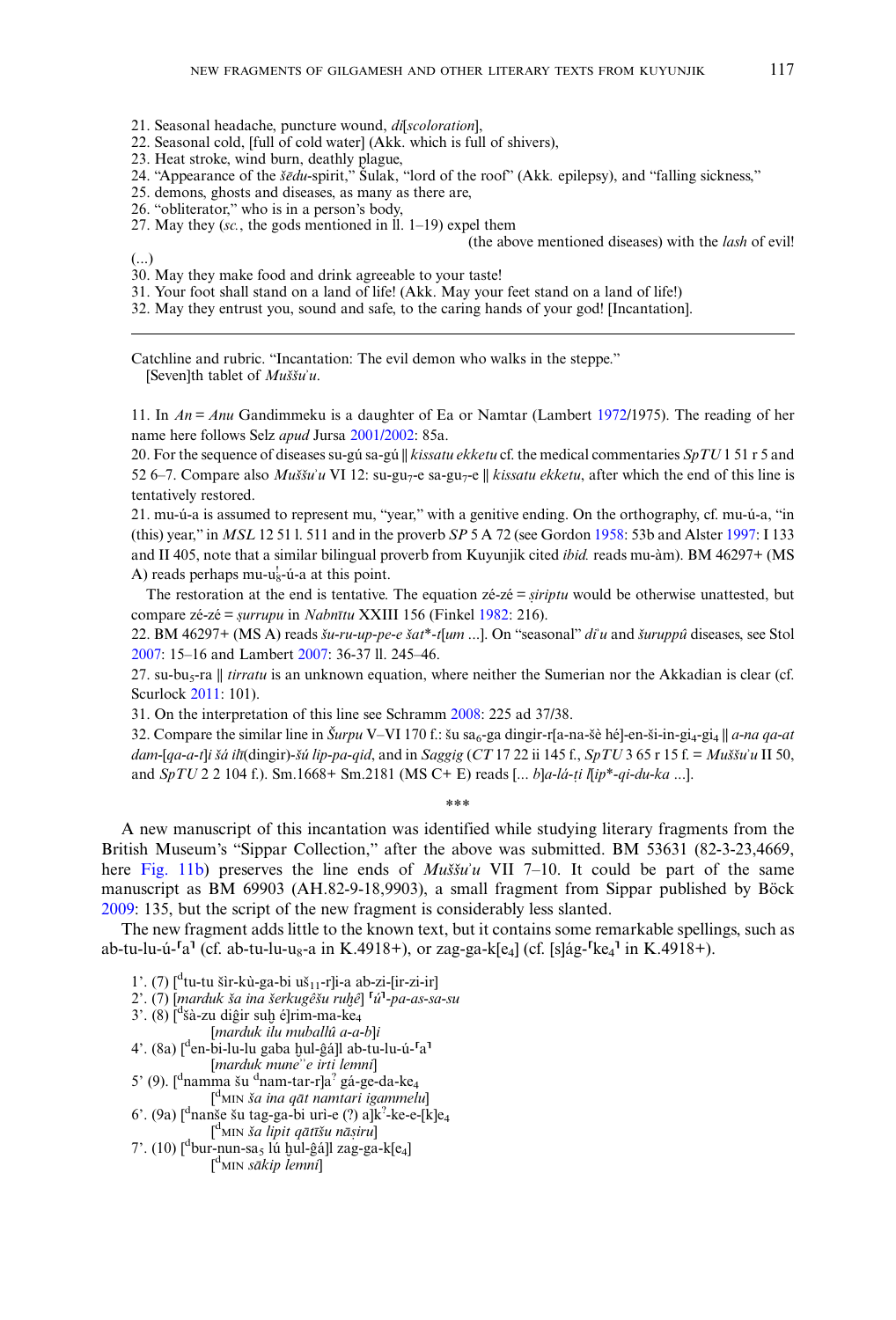<span id="page-19-0"></span>As is often the case, the first edition of a text facilitates the identification of additional manuscripts. In the case of the series  $Mu\ddot{s}\dot{u'}u$ , several small pieces have been identified by the author, which are cursorily listed here for the convenience of a future editor: BM 37243 ( $Mu\check{s}\check{s}u\check{u}$  I 49–55 and II 1), K.13821 (Muššuʾu IV 67–73), BM 38066 (Muššuʾu V 112-119), K.16347 (Muššuʾu V 123-128), UM 55-21-29 (obv b =  $Muššu'u$  VIII 44–50).

### Bibliography

Abusch, T., and Schwemer, D.

—— 2011. Corpus of Mesopotamian Anti-Witchcraft Rituals. Volume One. AMD no. 8/1. Leiden, Boston: Brill. Al-Rawi, F.N.H., and George, A. R.

—— 2014. Back to the Cedar Forest: The Beginning and End of Tablet V of the Standard Babylonian Epic of Gilgameš. JCS 66: 69–90.

Alster, B.

- 1997, Proverbs of Ancient Sumer: The World's Earliest Proverb Collections. Bethesda, Maryland: CDL Press.

Ambos, C.

—— 2004. Mesopotamische Baurituale aus dem 1. Jahrtausend v. Chr. Dresden: Islet.

- —— 2013. Der König im Gefängnis und das Neujahrsfest im Herbst. Mechanismen der Legitimation des babylonischen Herrschers im 1. Jahrtausend v. Chr. und ihre Geschichte. Dresden: Islet. Aro, J.
- 1961. Die akkadischen Infinitivkonstruktionen. StOr no. 26. Helsinki: Societas Orientalis Fennica.

Böck, B.

- —— 2007. Das Handbuch Muššuʾu "Einreibung". Eine Serie sumerischer und akkadischer Beschwörungen aus dem 1. Jt. vor Chr. BPOA no. 7. Madrid: CSIC.
- $-2009$ . Three New Sources of *Muššu'u. JCS* 61: 133–38.
- —— 2010. 2.16 Muššuʾu-Beschwörungen. In: Texte aus der Umwelt des Alten Testaments. Band 5. Texte zur Heilkunde, ed. B. Janowski and D. Schwemer. TUAT NF no. 5. Pp. 147–52. Gütersloh: Gütersloher Verlagshaus.

Borger, R.

- 1971. Gott Marduk und Gott-König Šulgi als Propheten. Zwei prophetische Texte. BiOr 28: 3–24.
- —— 1975. Handbuch der Keilschriftliteratur. Band II. Supplement zu Band I. Berlin, New York: de Gruyter.
- —— 1996. Beiträge zum Inschriftenwerk Assurbanipals. Die Prismenklassen A, B, C = K, D, E, F, G, H, J und T sowie andere Inschriften. Wiesbaden: Harrassowitz.
- —— 2010. Mesopotamisches Zeichenlexikon. Zweite, revidierte und aktualisierte Auflage. AOAT no. 305. Münster: Ugarit-Verlag.

Brown, D.

2000. Mesopotamian Planetary Astronomy-Astrology. CM no. 18. Groningen: Styx.

Buccellati, G.

1972. On the Use of Akkadian Infinitive After "ša" or Construct State. JSS 17: 1-29.

Cavigneaux, A.

1988. Un texte médical bilingue. NABU 1988/24.

Civil, M.

 $-1979$ . Ea  $A = n\hat{a}qu$ , Aa  $A = n\hat{a}qu$ , with their Forerunners and Related Texts. MSL no. 14. Rome: Pontificium Institutum Biblicum.

-2011. The Law Collection of Ur-Namma. In: Cuneiform Royal Inscriptions and Related Texts in the Schøyen Collection, ed. A. R. George. CUSAS no. 17. Pp. 221–86. Bethesda, Maryland: CDL Press.

de Vaan, J. M. C. T.

—— 1995. »Ich bin eine Schwertklinge des Königs«. Die Sprache des Bēl-ibni. AOAT no. 242. Kevelaer, Neukirchen-Vluyn: Butzon & Bercker, Neukirchener Verlag.

Fadhil, A., and Hilgert, M.

—— 2011. "Verwandelt meine Verfehlungen in Gutes!" Ein šigû-Gebet an Marduk aus dem Bestand der «Sippar-Bibliothek». In: Akkade is King. A collection of papers by friends and colleagues presented to Aage Westenholz on the occasion of his 70th birthday, ed. G. Barjamovic, J. L. Dahl, U. S. Koch, W. Sommerfeld and J. Goodnick-Westenholz. PIHANS no. 118. Pp. 93–109. Leiden: Nederlands Instituut voor het Nabije Oosten.

Farber, W.

—— 2014. Lamaštu. An Edition of the Canonical Series of Lamaštu Incantations and Rituals and Related Texts from the Second and First Millennia B.C. MC no. 17. Winona Lake: Eisenbrauns.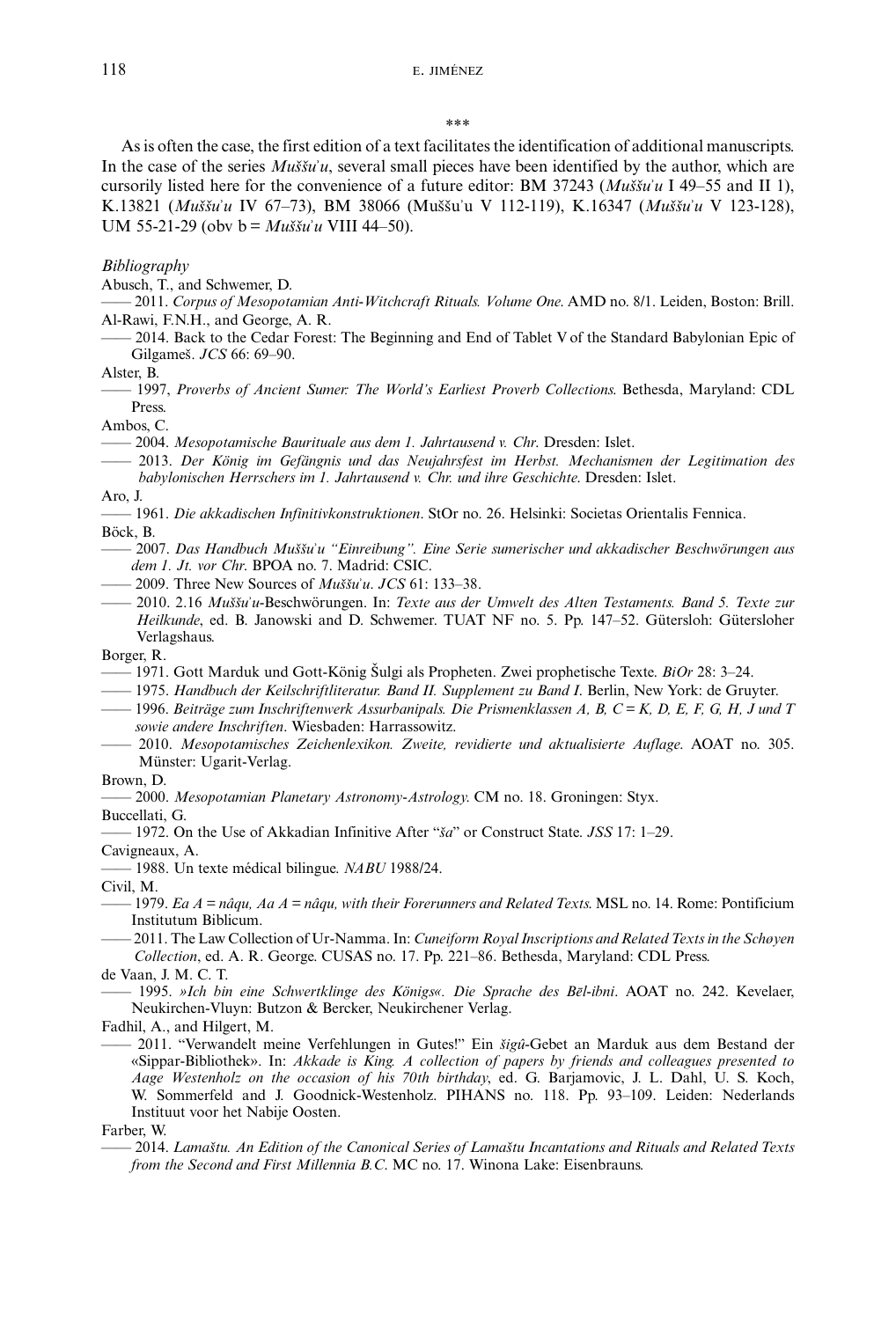<span id="page-20-0"></span>Finkel, I. L.

- $\frac{1982}{1982}$ . The Series SIG<sub>7</sub>.ALAN = Nabnītu. MSL no. 16. Rome: Pontificium Institutum Biblicum.
- 1991. Muššu'u, Qutāru and the scribe Tanittu-Bēl. In: Velles Paraules. Ancient Near Eastern Studies in Honor of Miguel Civil on the Occasion of his Sixty-Fifth Birthday, ed. P. Michalowski, P. Steinkeller, E. C. Stone and R. L. Zettler. Aula Orientalis no. 9. Pp. 91–104. Sabadell: Ausa.
- 1999. The Lament of Nabû-šuma-ukîn. In: 2000 v. Chr. Politische, wirtschaftliche und kulturelle Entwicklung im Zeichen einer Jahrtausendwende, ed. J.-W. Meyer and W. Sommerfeld. CDOG no. 3. Pp. 323–42. Saarbrücken: Saarbrücker Druckerei und Verlag.
- 2014. The Ark Before Noah. Decoding the Story of the Flood. London: Hodder & Stoughton.

- 2011. Babylonian and Assyrian Text Commentaries. Origins of Interpretation. GMTR no. 5. Münster: Ugarit-Verlag.
- Gabbay, U.
- 2014. The kalû Priest and kalûtu Literature in Assyria. Orient. 49: 115-144.

Geller, M. J.

- $-$  1991/1992. Review of von Weiher SpTU 3. AfO 38/39: 179–82.
- 2005. Documents of the Incantation Priest: Utukkū lemnūtu. In: Cuneiform Texts in the Metropolitan Museum of Art. Volume II: Literary and Scholastic Texts of the First Millennium BC, ed. I. Spar and W. G. Lambert. Pp. 134–54. New York: Brepols.
- —— 2007. Evil Demons: The canonical Utukkū Lemnūtu incantations. Introduction, Cuneiform Text, and Transliteration with a Translation and Glossary. SAACT no. 5. Helsinki: The Neo-Assyrian Text Corpus Project.
- Genette, G.
- 1982. Palimpsestes. La littérature au second degré. Paris: Éditions du Seuil.

George, A. R.

- 1992. Babylonian Topographical Texts. OLA no. 40. Leuven: Peeters.
- -2003. The Babylonian Gilgamesh Epic. Introduction, Critical Edition and Cuneiform Texts. Oxford: Oxford University Press.
- —— 2013. Babylonian Divinatory Texts Chiefly in the Schøyen Collection, with an appendix of material from the papers of W. G. Lambert. CUSAS no. 18. Bethesda, Maryland: CDL Press.
- Glassner, **J**-J.
- 2002. takāltu. NABU 2002/8.
- Gordon, E. I.
- —— 1958. Sumerian Animal Proverbs and Fables: "Collection Five" (Conclusion). JCS 12: 43–75.
- Hallock, R., and Landsberger, B.
- 1956. Neo-Babylonian Grammatical Texts. In: Materialien zum sumerischen Lexikon IV, ed. B. Landsberger, R. Hallock, T. Jacobsen and A. Falkenstein. Pp. 129–202. Roma: Pontificium Institutum Biblicum.
- Hunger, H.
- 1968. Babylonische und assyrische Kolophone. AOAT no. 2. Neukirchen-Vluyn: Neukirchener Verlag.
- 2003/2005. Plejaden. Reallexikon der Assyriologie 10: 592.
- and Pingree, D.
- —— 1999. Astral Sciences in Mesopotamia. HdO no. 44. Leiden, Boston: Brill.

Hurowitz, V. A.

- —— 2008. Tales of Two Sages Towards an Image of the "Wise Man" in Akkadian Writings. In: Scribes, Sages, and Seers. The Sage in the Eastern Mediterranean World, ed. L. G. Perdue. Pp. 64–94. Göttingen: Vandenhoeck & Ruprecht.
- 2010. Name Midrashim and Word Plays on Names in Akkadian Historical Writings. In: A Woman of Valor: Jerusalem Ancient Near Eastern Studies in Honor of Joan Goodnick Westenholz, ed. W. Horowitz, U. Gabbay and F. Vukosavović. BPOA no. 8. Pp. 87–104. Madrid: CSIC.
- Jiménez, E.
- 2013. "The Creation of the King": A Reappraisal. Kaskal 10: 235-54.

Jursa, M.

—— 2001/2002. Göttliche Gärtner? Eine bemerkenswerte Liste. AfO 48/49: 76–89.

Koch-[Westenholz], U. S.

- —— 1995. Mesopotamian Astrology. An Introduction to Babylonian and Assyrian Celestial Divination. CNIP no. 19. Copenhagen: Museum Tusculanum.
- 1999. The Astrological Commentary Šumma Sîn ina tāmartīšu Tablet 1. ResOr 12: 149-165.
- —— 2000. Babylonian Liver Omens. The Chapters Manzāzu, Padānu and Pān Tākalti of the Babylonian Extispicy Series mainly from Aššurbanipal's Library. CNIP no. 25. Copenhagen: Museum Tusculanum.

Frahm, E.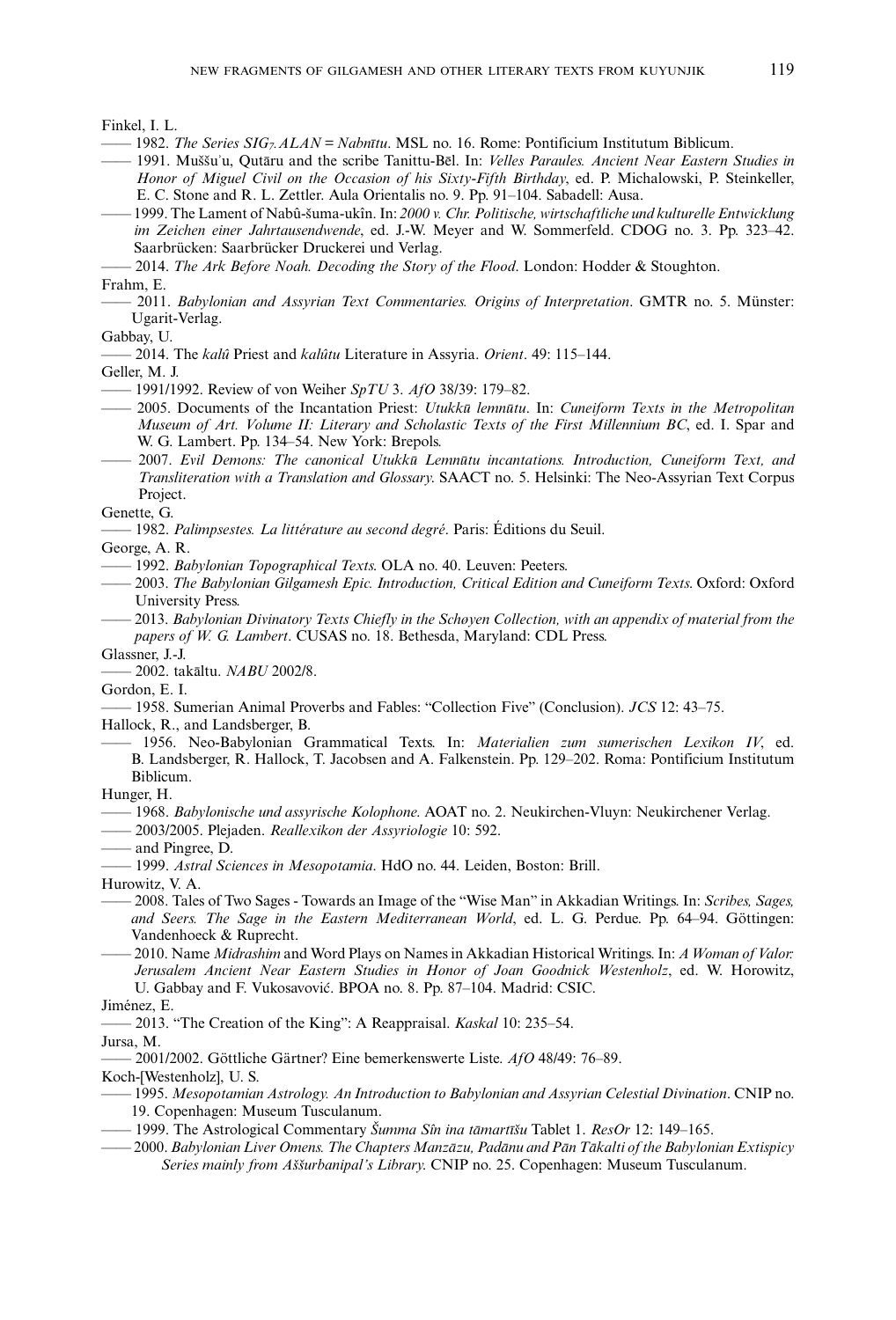<span id="page-21-0"></span>2005. Secrets of Extispicy. The Chapter Multābiltu of the Babylonian Extispicy Series and Nisirti bārûti Texts mainly from Aššurbanipal's Library. AOAT no. 326. Münster: Ugarit-Verlag.

- 1953. Literacy and Oral Tradition in Ancient Mesopotamia. In: Studia Orientalia Ioanni Pedersen Septuagenario a Collegis Discipulis Amicis Dicata, ed. F. Hvidberg. Pp. 205–218. Copenhagen: Munksgaard.

- Lambert, W. G.
- 1957. Ancestors, Authors, and Canonicity. JCS 11: 1-14.
- 1960. Babylonian Wisdom Literature. Oxford: Clarendon Press.
- —— 1967a. Enmeduranki and Related Matters. JCS 21: 126–38.
- $-1967b$ . The Gula Hymn of Bullutsa-rabi. *OrNS* 36: 105–32.
- $-1970$ . Fire Incantations.  $AfO$  23: 39–45.
- —— 1972/1975. Ḫedimmeku. Reallexikon der Assyriologie 4: 244a.
- $-$  1978/1979. Review of Hunger SpTU 1. AfO 26: 110–11.
- <sup>219</sup> 1990. Etymology, Ancient Near Eastern. In: A Dictionary of Biblical Interpretation, ed. R. J. Coggins and J. L. Houlden. Pp. 214–16. London: SCM Press.
- —— 1992. Catalogue of the Cuneiform Tablets in the Kouyunjik Collection of the British Museum: Third Supplement. London: British Museum Press.

— 1998a. The Qualifications of Babylonian Diviners. In: tikip santakki mala bašmu.... Festschrift für Rykle Borger zu seinem 65. Geburtstag am 24. Mai 1994, ed. S. M. Maul. CM no. 10. Pp. 141–58. Groningen: Styx.

— 1998b. Technical Terminology for Creation in the Ancient Near East. In: *Intellectual Life of the Ancient* Near East. Papers Presented at the 43rd Rencontre assyriologique internationale, ed. J. Prosecký. Pp. 189–93. Prague: Academy of Sciences of the Czech Republic, Oriental Institute.

- 2002. A literary citation. NABU 2002/12.
- 2007. Babylonian Oracle Questions. MC no. 13. Winona Lake: Eisenbrauns.
- 2013. Babylonian Creation Myths. MC no. 16. Winona Lake: Eisenbrauns.

Landsberger, B.

- 1939. Die babylonischen Termini für Gesetz und Recht. In: Symbolae ad iura Orientis antiqui pertinentes Paulo Koschaker dedicatae, ed. T. Folkers, J. Friedrich and J. G. Lautner. Pp. 219–34. Leiden: Brill. Litke, R. L.

<sup>1998</sup>. A Reconstruction of the Assyro-Babylonian God-Lists. AN : <sup>d</sup>a-nu-um and AN : Anu šá amēli. TBC no. 3. New Haven: Yale Babylonian Collection.

Matini, G., and Ambos, C.

—— 2009. "Sono sono un bue..." Riflessioni sulle Preghiere di Lamento e di Espiazione nel Vicino Oriente Antico. In: Dallo Stirone al Tigri, dal Tevere all'Eufrate. Studi in onore di Claudio Saporetti, ed. P. Negri Scafa and S. Viaggio. Pp. 253–64. Roma: Aracne.

Mayer, W. R.

—— 1976. Untersuchungen zur Formensprache der babylonischen "Gebetsbeschwörungen". StPohl SM no. 5. Roma: Pontificium Institutum Biblicum.

 $-1990.$  Sechs Šu-ila-Gebete. *OrNS* 59: 449–90.

Michalowski, P.

2006. The Strange History of Tumal. In: Approaches to Sumerian Literature. Studies in Honour of Stip (H. L.J. Vanstiphout), ed. P. Michalowski and N. Veldhuis. CM no. 35. Pp. 145–65. Leiden, Boston: Brill. Oppenheim, A. L.

1956. The Interpretation of Dreams in the Ancient Near East. With a Translation of an Assyrian Dream-Book. Transactions of the American Philosophical Society no. 46. Philadelphia: American Philosophical Society.

—— 1974. A Babylonian Diviner's Manual. JNES 33: 197–220.

Parpola, S.

—— 1983. Letters from Assyrian Scholars to the Kings Esarhaddon and Assurbanipal. Part II: Commentary and Appendices. AOAT no. 5/2. Neukirchen-Vluyn: Butzon & Bercker.

- 1987. The Forlorn Scholar. In: Language, Literature, and History: Philological and Historical Studies Presented to Erica Reiner, ed. F. Rochberg-Halton. Pp. 257–78. New Haven: American Oriental Society.

Radner, K.

1997. Die neuassyrischen Privatrechtsurkunden als Quelle für Mensch und Umwelt. SAAS no. 6. Helsinki: The Neo-Assyrian Text Corpus Project.

Reiner, E.

1991. First-Millennium Babylonian Literature. In: The Assyrian and Babylonian Empires and other States of the Near East, from the Eighth to the Sixth Centuries B.C., ed. J. Boardman, J. E. S. Edwards, N. G. L.

Læssøe, J.